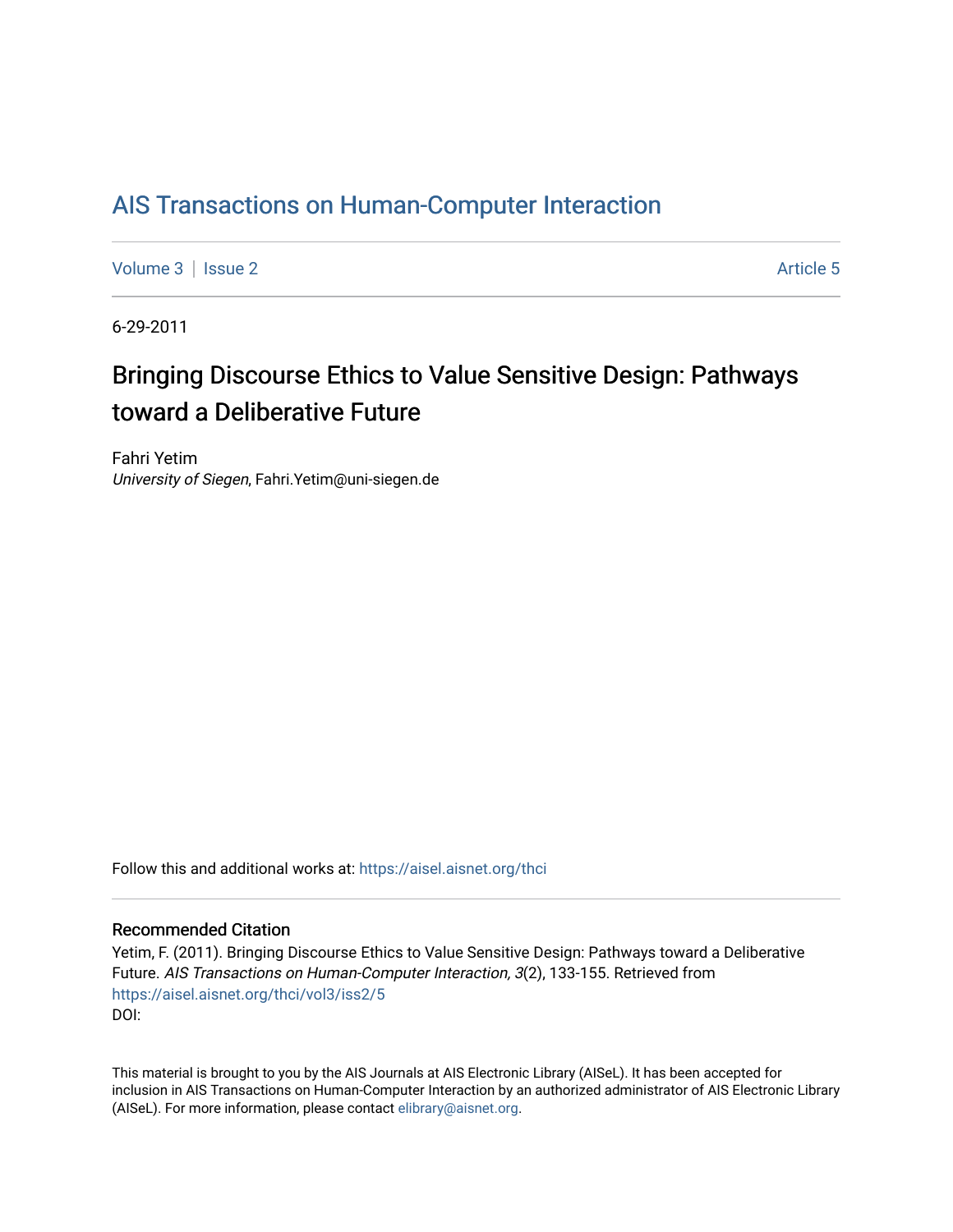

# Transactions on Human-Computer Interaction

THCI<sup>I</sup>

**Theory & Review** 

**Bringing Discourse Ethics to Value Sensitive Design: Pathways toward a Deliberative Future** 

> **Fahri Yetim**  University of Siegen Fahri.Yetim@uni-siegen.de

> > **Abstract**

Value Sensitive Design (VSD) is a comprehensive framework for advancing a value-centered research and design agenda. It provides methods for producing and evaluating a design outcome by taking human values into account. Drawing on discourse ethics, this paper first critically analyzes the status quo in VSD and identifies some gaps. These mainly concern the lack of explicit methods for supporting a deliberative and legitimate process of decision making with respect to many concerns, including the identification of stakeholders, the legitimation of common design communication, the justification of trade-offs and/or a common regulation in case of competing or incommensurable values, as well as the deliberativeness of other design decisions such as the selection of design goals and means. In addition, this paper suggests ways to move VSD toward the standards of discourse ethics by drawing on the knowledge base of critical research in the Information Systems field. In particular, the suggestions concern the inclusion of a practical method for boundary critique and different types of discourses and principles as well as discourse support methods and tools for structuring participation in a way that allows participants to deal with the plurality of values, norms, goals and means deliberatively. Finally, this paper revisits a VSD case and explores the applicability of the ideas suggested.

**Keywords**: Values, value sensitive design, methodology, discourse ethics, critical research, reflective practice

Ping Zhang was the accepting Senior Editor. This article was submitted on 5/27/2010 and accepted on 3/19/2011. It was with the authors 129 days for 1 revision.

Yetim, F. (2011) "Bringing Discourse Ethics to Value Sensitive Design: Pathways toward a Deliberative Future," *AIS Transactions on Human-Computer Interaction* (3) 2, pp. 133-155.

 $\overline{a}$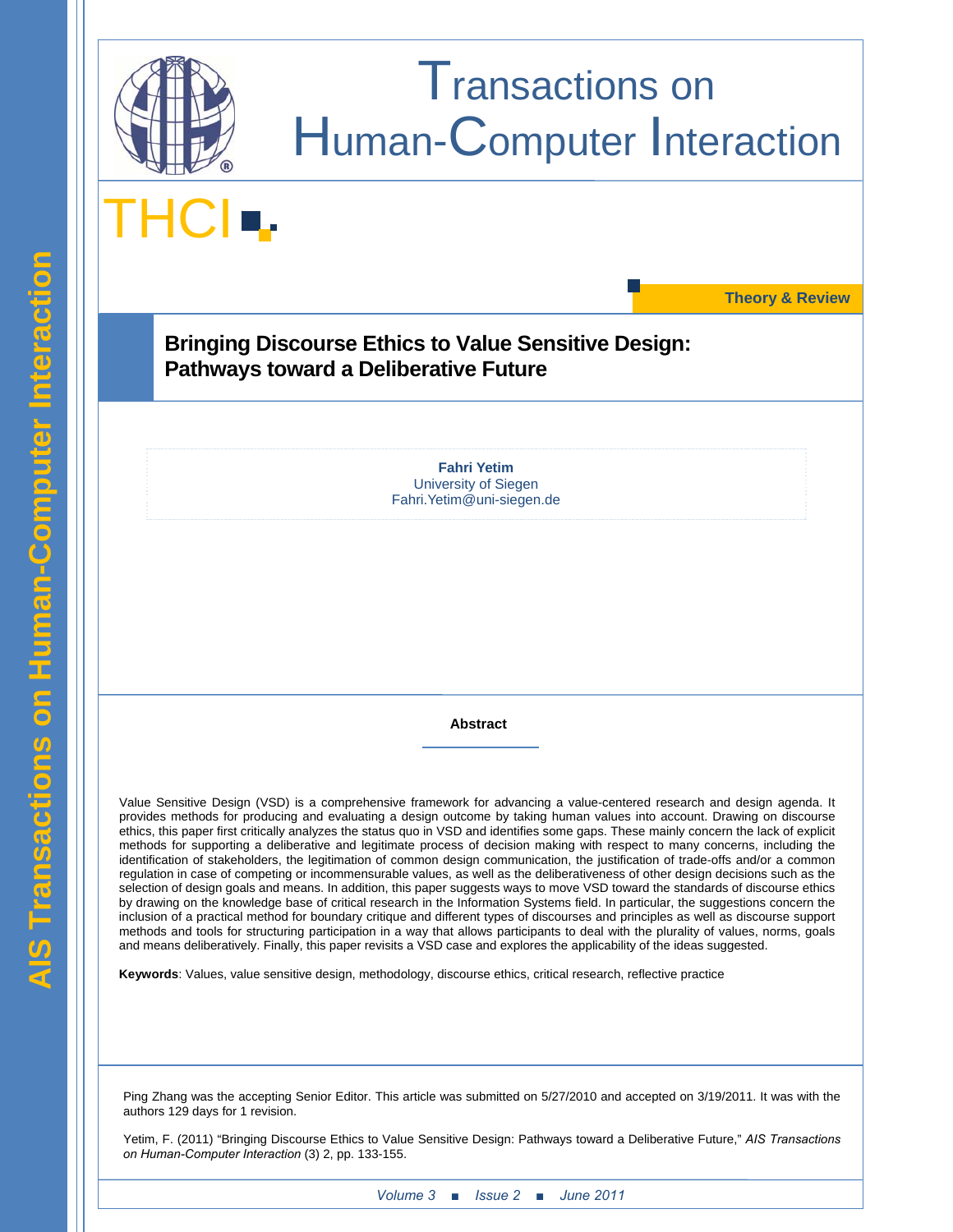#### **INTRODUCTION**

There has been an increasing interest in considering human values and ethical issues in the design, development and use of information technology (e.g., Hirschheim and Klein, 1994; Friedman, 1997; Sellen et al., 2009). The valuerelated research interests include: understanding the meaning and components of specific values such as fairness, privacy, trust, security (e.g., Palen and Dourish, 2003; Nissenbaum, 2004), investigating users' experience of values in interaction with technology (e.g., Orlikowski, 1992; Zheng et al., 2002), understanding the impact of values and value conflicts (e.g., Kling, 1978; Kumar and Bjorn-Andersen, 1990; Leidner and Kayworth, 2006), proposing methods for dealing with value conflicts deliberatively (Klein and Hirschheim, 2001; Yetim, 2006), and suggesting technological designs to support specific human values explicitly (Borning et al., 2005; Miller et al., 2007; Kobsa, 2007). Finally, there are also works that investigate design methods for incorporating social values (Mumford, 1983; Hirschheim and Klein, 1994; Flanagan et al., 2005; Friedman et al., 2006b). Many of them illustrate that values matter to people and that unaddressed value tensions may have negative consequences for the implementation and use of information technology.

Among approaches that value the consideration of human values in system development, including approaches to user experience design and participatory design, only a few are explicitly concerned with the development of methodological guidelines for systematically identifying, designing and evaluating values in the development of systems (see, Kujala and Väänänen-Vainio-Mattila, 2009 and Yetim, 2011a for a review). The Value Sensitive Design (VSD) methodology developed by Friedman et al. (2006b) is viewed as the most comprehensive framework for advancing a value-centered research and design agenda within the context of Human-Computer-Interaction (e.g., Le Dantec et al., 2009). It includes conceptual, empirical and technical investigations and seeks to design technology that accounts for human values in a "principled and comprehensive" manner throughout the design process. The consideration of the three distinct areas of investigation and the assembly of these separate methodological perspectives for dealing with value issues is part of what makes VSD as an attractive candidate when contrasted with other available approaches (Yetim, 2011a). Moreover, VSD is mature enough to be considered for a critical analysis as it has already been applied to a range of technologies, including network browser security (Millet et al, 2001), urban simulation (Borning et al., 2005), large displays (Friedman et al., 2006a), computer-supported cooperative work (Miller et al., 2007), mobile phone parenting safety technologies (Czeskis et al., 2010), and implantable medical devices (Denning et al., 2010). The design and evaluation of methods and methodologies is at the center of design science research (Hevner et al., 2004). It is, therefore, worthwhile to critically assess the merits and limits of the VSD methodology and to seek possibilities for its advancement.

The purpose of this paper is to critically examine the VSD methodology by taking a global perspective and drawing on discourse ethics as developed by Habermas (1990, 1993, 1996). In taking such a perspective, we see an opportunity to give fresh impetus to the advancement of VSD. The rationale for the choice of the discourse ethics is as follows: First, discourse ethics is one of the most important attempts to identify and ground moral principles in the globalized world (Benhabib and Dallmayr, 1990). It claims to be universalistic and not limited to a concrete historical epoch or culture. Second, it takes the diversity of values into account and suggests structures and procedures for critically evaluating values and norms and for generating a common orientation. Third, discourse ethics is consistent with the current VSD framework as Friedman and colleagues (e.g., Borning et al., 2005) refer to Habermas's (1984) work as a promising concept to address issues of legitimacy, yet, they do not pay any further attention to the consequences of discourse ethics for VSD, particularly when dealing with values and value conflicts. Finally, discourse ethics has been viewed as relevant for IS research (e.g., Yetim, 2006; Mingers and Walsham, 2010), even though it has not explicitly been related to VSD. Thus, this paper tries to close the gap in the current research on VSD and considers discourse ethics as a theoretical lens for critically analyzing the current practice and as an ideal standard toward which the VSD methodology may strive.

This work is inspired by Hirschheim and Klein's (1994) work which employs neohumanist/emancipatory ideals for analyzing the ETHICS methodology (Mumford, 1983) and proposes improvements for overcoming its limitations. This paper broadens this critical perspective with discourse ethical criteria and contributes to the current research in the following ways: First, as a result of the critical analysis of the status quo in VSD, it identifies some gaps. These mainly concern the lack of explicit methods for supporting deliberative and legitimate decision making with respect to many concerns, including the identification of stakeholders, the legitimation of common design communication, the justification of trade-offs and/or a common regulation in case of competing or incommensurable values as well as the deliberativeness of other design decisions such as the selection of design goals and means. Second, this paper suggests ways for bridging these gaps to some extent by drawing on the knowledge base of critical research in the IS field. In particular, the suggestions concern the inclusion of a practical method for boundary critique and different types of discourses and principles as well as discourse support methods and tools for structuring participation in a way that allows participants to deal with the plurality of values, norms, goals and means deliberatively. Moreover, as many pieces of research on VSD are actually pieces of design science research, i.e. inventing or developing new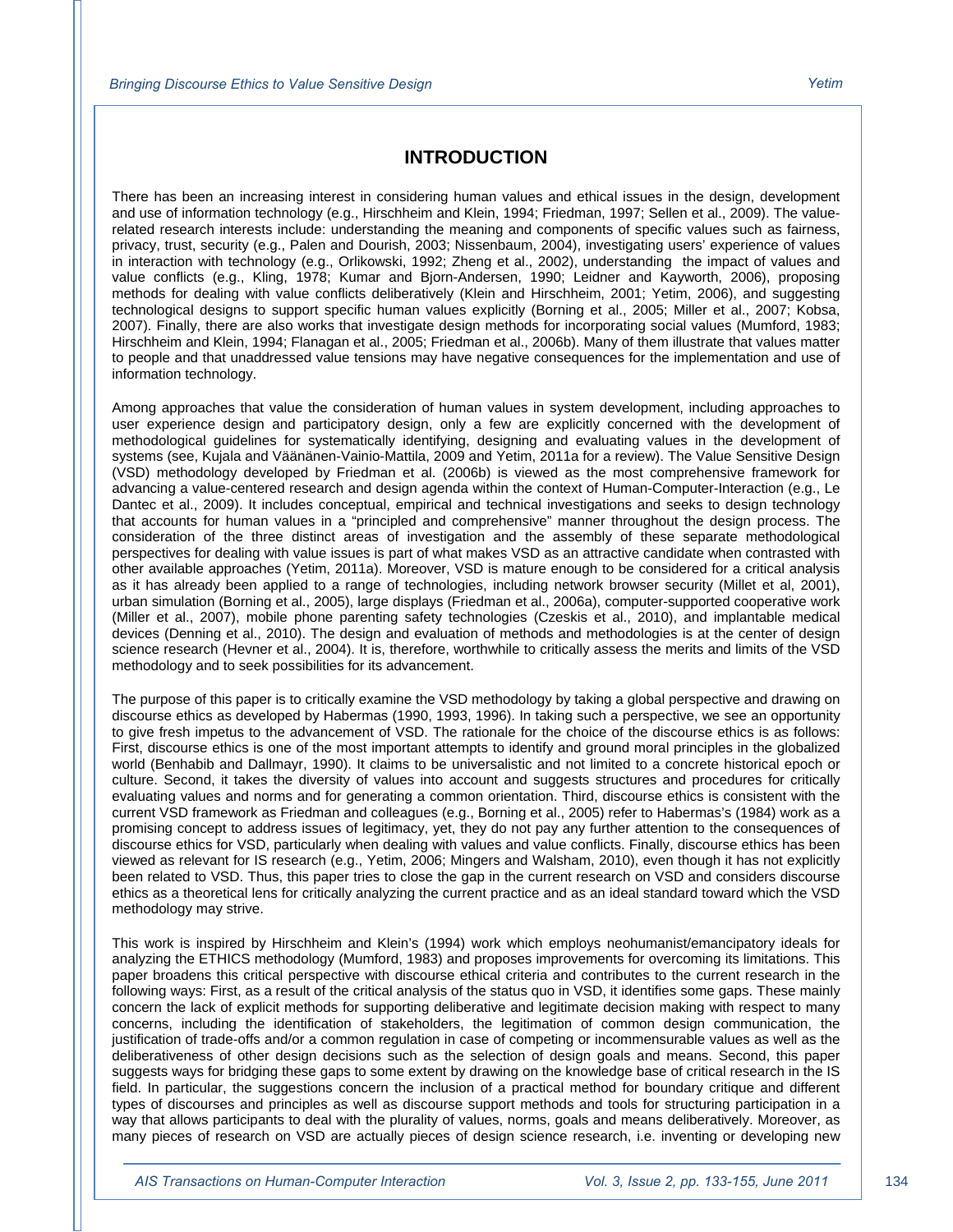(and generically applicable) methods for doing value sensitive design, the addition of discourse ethical criteria into the VSD methodology can be viewed also as a contribution to this research paradigm.

The organization of this paper is as follows: First, the main characteristics of the VSD methodology, including its critiques, are briefly summarized. Next, the perspective of discourse ethics is introduced, and then, the VSD methodology is critically analyzed by drawing on discourse ethics. In addition, some suggestions are provided to move the VSD methodology forward, a VSD case is revisited to discuss how suggested concepts can be applied in practice, and finally, some conclusions are drawn.

#### **VSD METHODOLOGY**

VSD is based on the assumption that technologies have strong ethical and value implications and that the design of technology should proactively be influenced to take account of human values in the design process, rather than merely reacting to them after completion. Accordingly, Friedman et al. (2006b) defined VSD as an "approach to the design of technology that accounts for human values in a principled and comprehensive manner throughout the design process" (p. 349). VSD employs a tripartite methodology consisting of conceptual, empirical, and technical investigations, which are applied iteratively.

*Conceptual investigations* comprise philosophically informed analyses of the central constructs and issues under investigation. For example, how does the philosophical literature conceptualize certain values (e.g. trust, privacy, informed consent)? Who are the direct and indirect stakeholders affected by the design at hand? How should we engage in trade-offs among competing values in the design, implementation, and use of information systems (e.g. autonomy vs. security or anonymity vs. trust)? VSD takes up such questions under the rubric of conceptual investigations.

*Empirical investigations* focus on the human response to the technical artifact, and on the larger social context in which the technology is situated. For example, how do stakeholders apprehend individual values in the interactive context? How do they prioritize competing values in design trade-offs? How do organizations appropriate value considerations in the design process (e.g., what are the organizations' motivations, methods of training and dissemination, and reward structures)?

*Technical investigations* can focus on the design of systems as well as on the analysis of the properties of existing technology. In the first form, they deal with the proactive design of systems to support values identified in the conceptual investigation. In the second form, they involve a retrospective analysis of how existing technological properties and underlying mechanisms support or hinder human values. Friedman et al. (2006b) also note that with respect to the second form, technical investigations may also involve empirical activities, yet they focus on the technology itself and not on people.

Friedman et al. (2006b) also provide some guidelines for practicing VSD, suggesting: (1) to start with a value, technology, or context of use; (2) to identify direct and indirect stakeholders; (3) to identify harms and benefits for each stakeholder group; (4) to map harms and benefits onto corresponding values; (5) to conduct a conceptual investigation of key values; (6) to identify potential value conflicts; and (7) to integrate value considerations into one's organizational structure. In addition, they suggest heuristics for both interviewing stakeholders and technical investigations.

As for methods for conducting these VSD activities, Friedman et al. (2006b) suggest considering a multiple methods approach, e.g., using both qualitative and quantitative research from the empirical sciences to understand the values and views of individuals, groups and organizations, and employing available design methods to deal with technical issues. In addition, two techniques have been suggested that are specific to VSD. *Value scenarios* (Nathan et al., 2007) are one VSD technique, which help with envisioning systemic effects of potential technical solutions. This method involves writing stories about how people use a technology, focusing attention on the effects on direct and indirect stakeholders, value tensions, unusual uses, and longer-term societal implications. *Value dams and flows* (Miller et al., 2007, Denning et al., 2010) are another VSD technique, which help identify reasonable value-sensitive design solutions among a range of possible designs and technical features by considering value tensions. With this technique, options that are disliked by a threshold percentage of stakeholders are removed from the design space (dams); then within the remaining design space, options that are liked by many stakeholders are identified as good candidates for the design solution (flows).

To date, VSD has been applied in a wide range of research and design contexts. For example, the web browser case study (Millett et al., 2001; Friedman et al., 2002, 2005) began with a conceptual investigation of the value of informed consent by drawing on diverse literature. With a conceptualization of *informed consent* in hand, they conducted a retrospective analysis of existing technical mechanisms, such as the cookies and web-browser technologies, and redesigned the browser. In another case dealing with the design of the simulation software UrbanSim for supporting urban planning, Borning et al. (2005) started with conceptual investigations and distinguished between moral values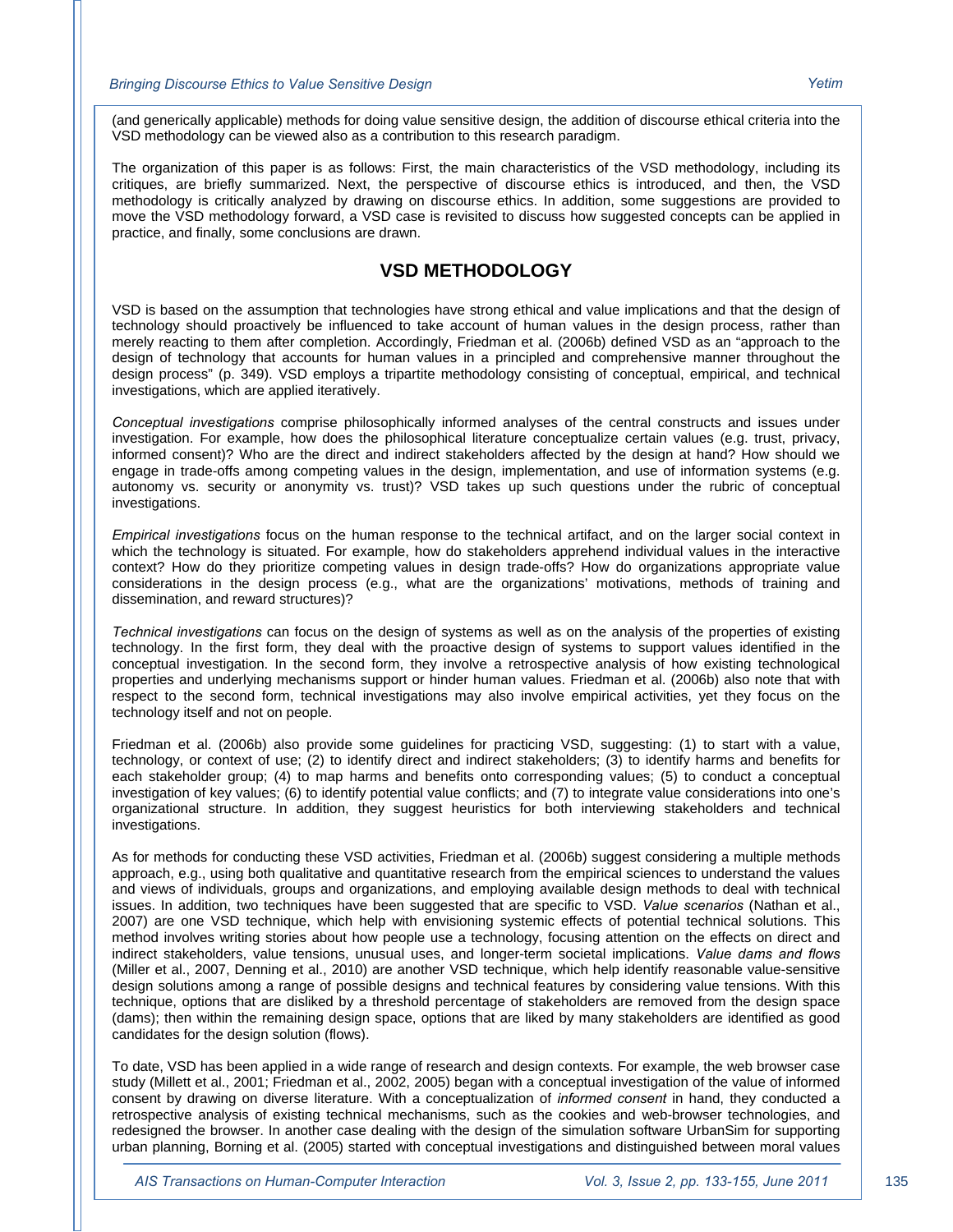such as fairness, accountability, and democracy, as well as stakeholder values such as environmental sustainability and walkable neighborhoods. As part of supporting the democratic process, they decided that the model should allow different stakeholders to articulate the values most important to them, and evaluate the alternatives in light of these values. They implemented a web-based interface that groups indicators into value categories and allows stakeholders to select indicators related to their values and to evaluate alternative urban futures (Friedman et al., 2008). Other case studies have explored different sets of values and illustrated different ways to employ the VSD methodology, concerning privacy in public (Friedman et al., 2006a), values in Groupware systems (Miller et al., 2007), safety through mobile phone parenting technologies (Czeskis et al., 2010), and the quality of life through implantable medical devices (Denning et al., 2010).

In addition, the VSD methodology has been acknowledged and employed by other researchers who have examined several issues from a VSD perceptive, including privacy design (Xu et al., 2008), the analysis of and designing for motivation in the context of Wikipedia (Kuznetsov, 2006), in semantic web applications (Yetim et al., 2011b), and some general discussions on ethics in design through VSD (Cummings, 2006; Manders-Huits and Van den Hoven, 2009).

However, the VSD methodology has also been criticized within the field of Human-Computer Interaction. For example, Le Dantec et al. (2009) argue that "*the VSD methodology does not prescribe a unique perspective on the design process* (which is largely left open ended)" and find in particular three problems associated with it. The first problem concerns the list of "values of ethical import" established within VSD as a heuristic to determine which values to consider within a value-sensitive design. The critique is that the values used in several applications of the VSD methodology to inform design are based on classification, and not informed by the situated context of design. They state that:

*"... rather than acting as a methodology for responding to contextual values, VSD has been operationalized as a methodology for refining system design around a set of preconceived values, promulgating an agenda of design on a largely fixed classification of values, rather than inquiring about the values present in a given context and responding to those values—being sensitive to those values—through design"* (p. 1143).

The second critique is that the VSD methodology "provides no quidance on  $-$  in fact, explicitly leaves completely open the question of – which empirical instruments are effective or appropriate for engaging a particular context of use in questions of value" (Le Dantec et al., 2009, p. 1141).

The third critique claims that by focusing on values of ethical import, the VSD methodology privileges known values over value discovery. As the methodology emphasizes the investigation of values in the conceptual phase, "the empirical investigations serve to refine design against a conceptual framing based on known values (the values of ethical import) rather than enabling a process of *discovery* and *engagement*" (p. 1142).

According to Le Dantec et al. (2009), "what is needed is *more* prescription in methods that inform value-centered investigations, and *less* prescription in the kinds of values considered" (p. 1142). They argue for a commitment to local engagement and discovery of the values present, hence for the re-ordering of the priorities and the investigations defined by the VSD methodology. Empirical investigations with greater focus on discovery and exploration need to come at the beginning of the investigation. They present three case studies that use photoelicitation techniques to understand values in context.

To sum up, we think that Friedman and colleagues take the credit for offering a viable approach to systematically considering human values throughout the design and deployment of information technology. The diversity of applications demonstrates that the VSD methodology is mature enough as a body of design knowledge and practice to be considered for a critical analysis. Its critique points to some gaps and provide valuable contributions for advancing it. Yet, regarding the critiques on the use of a set of preconceived values which are derived from the published literature, we should note that Friedman et al. (2006b) consider them incomplete. In addition, concerning the sequence of investigations, even though some cases start with conceptual investigations first (e.g., Borning et al., 2005), they emphasize that the design process can begin from any of the investigation types. For example, Friedman et al. (2006a) began with an empirical investigation of a large display installation whereas Miller et al. (2007) began with the technical investigation of a groupware system. Seeing how, on the other hand, the current VSD methodology does not prescribe a unique perspective on the design process, we see an opportunity and space for its advancement toward a specific direction or perspective. Moreover, we think that any "prescription in methods that inform value sensitive design" or suggestion for what one should do in case of value conflicts requires an explicit ethical theory that justifies the recommended actions or prescriptions. In our view neither the VSD literature nor the associated critique makes explicit and transparent which ethical theory underlies the choices of values in case of conflicts. This paper aims to fill this gap by suggesting discourse ethics as an explicit ethical theory for VSD. We next introduce relevant aspects of discourse ethics in order to reexamine the current VSD practice from this perspective and to suggest ways to move the VSD methodology forwards.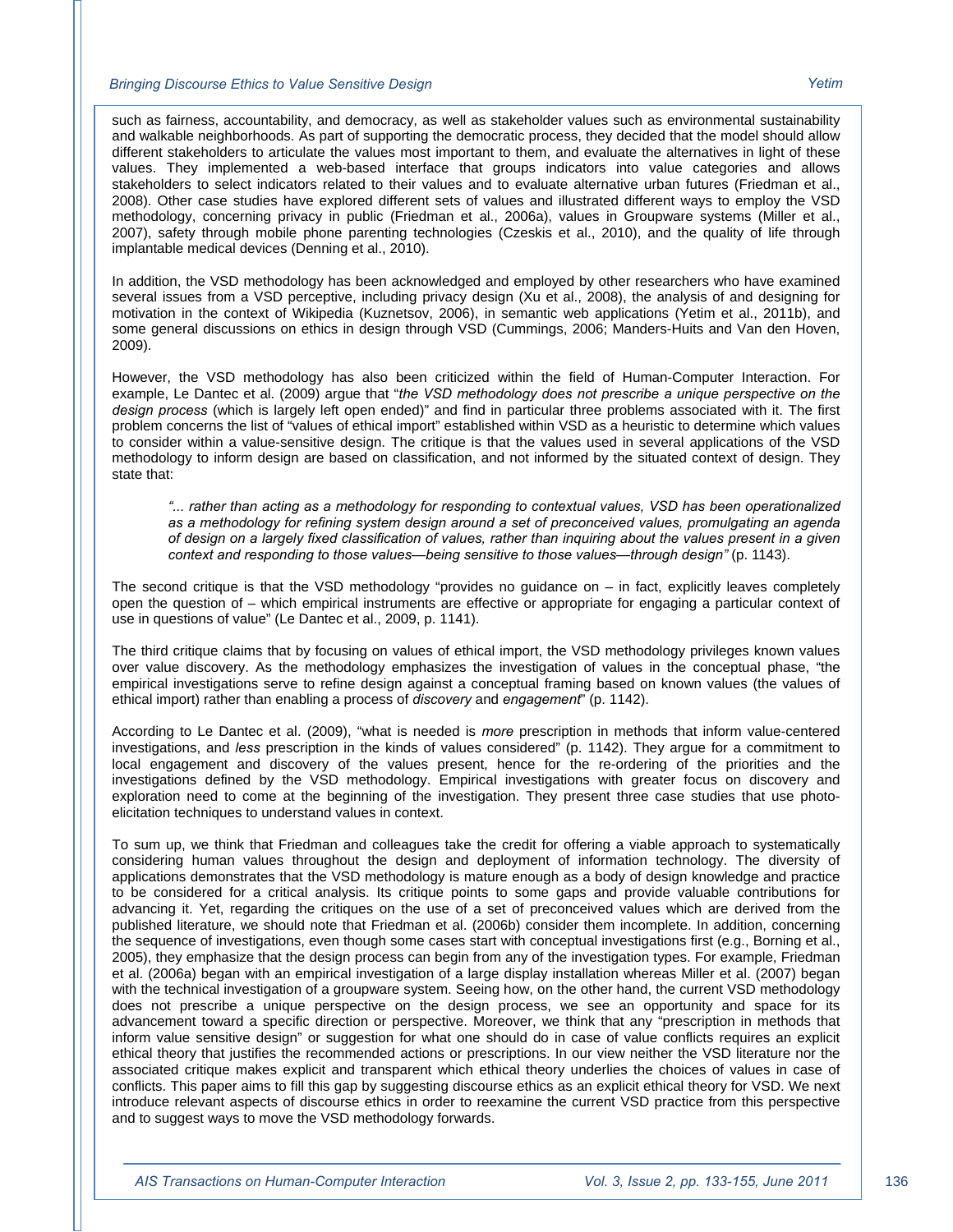### **DISCOURSE ETHICS**

Habermas (1990, 1993) developed his discourse ethics out of his theory of communicative action (Habermas 1984) to clarify the normative basis of human action, communication, and interaction. According to Habermas, for pluralistic societies which no longer have a single, overarching moral authority, a formal moral theory such as discourse ethics is needed to create the 'free spaces' necessary for a pluralism of many different 'good lives." Habermas differentiates strictly between 'questions of the good life' (i.e., ethical questions) and 'questions of justice' (i.e., moral questions), accordingly, between 'values' and 'norms.' Discourse ethics does not provide the right norm that regulates between a diversity of value orientations; rather, it provides a procedure to find the norm. For this purpose, Habermas reformulates the fundamental insights of Kantian deontological ethics; his position is that the validity of a moral norm cannot be justified in the mind of an isolated individual, as required by Kant's categorical imperative (i.e., a person decides whether she or he wishes everyone else to act according to the same maxim). Instead, the justification of norms requires the involvement of all those affected in a process of argumentation to test norms dialogically. This is expressed by the so-called *discourse principle* which states that "only those norms can claim to be valid that meet (or could meet) with the approval of all affected in their capacity *as participants in a practical discourse*" (Habermas, 1990, p. 66).

In several works, Habermas (1984, 1993, 1996) developed a complex discourse architecture to deal with different types of issues discursively. Not all of them are directly related to discourse ethics, yet they are all relevant for promoting a deliberative VSD practice and will be explained later. With respect to the concerns of discourse ethics, Habermas (1993, 1996) distinguishes between three types of issues (i.e., pragmatic, ethical, and moral issues), and related discourses for dealing with them deliberatively, which is viewed as the major strength of discourse ethics (Mingers and Walsham, 2010). In addition, Habermas (1993, 1999) suggests two moral principles for seeking justice in case of value, norm or action conflicts. To clarify the contribution of discourse ethics to VSD, these concepts should be explained briefly.

#### **Pragmatic, Ethical and Moral Issues**

According to Habermas (1993), the traditional ethical question ''what should we do?'' can occur with respect to three different kinds of problematic situations: pragmatic, ethical and moral, and thus take on a pragmatic, an ethical, or a moral meaning. Although in each case it is a matter of justifying choices among alternative available courses of action, each of them calls for different kinds of answers. In the pragmatic domain, the question calls for finding an appropriate means to a well-defined goal or purpose. In the context of system development, pragmatic issues are those such as: What should we do to develop a system in an efficient way? And how should we design the user interface? The questions may be quite complex and are mainly related to solving problems in the material world.

Ethical questions enter when uncertainty or disagreement about appropriate objectives and goals occur. The question "what should I (we) do?" calls for finding out what is good for me (us). Ethical issues deal with strong values (Taylor, 1989) and the self-understanding of a person or a community. In the context of system development, ethical issues include those such as: Should I (we) be concerned about the effects of systems on my (our) privacy? Should I (we) care about the transparency of the system?

Moral issues occur in the case of conflicting interests and value orientations. The issue of "what should we do?" calls for finding a generally valid answer that transcends the interests of particular groups and is equally good for all, and thus just. Action-related conflicts can be resolved with reference to a norm that is believed to be right, i.e., equally in the interest of all potentially affected. In system development, moral issues may include questions like: What should we do to establish a development process or to design a system that is just or good for all? What is the just regulation in case of tensions between privacy and security? Examples of norms might be the right to exercise basic freedom to suggest design options or the right to be not treated in a racialist way in the design process and by the designed system.

#### **Deliberation in Practical Discourses**

For Habermas, the answers to these issues (what is purposive, good or right) may be different for different people or groups. In relation to the three issues, Habermas (1993) suggests three types of practical discourses to deal with conflicting views deliberatively. Pragmatic discourse is entered when dealing with conflicts concerning the choice of means in order to achieve the given end effectively. It can also involve the rational choice of goals to realize a given value. Stakeholders can discuss and rationally justify the choices of the means (e.g., technical design options) to achieve the goals agreed upon or weighing the goals in the light of accepted value preference.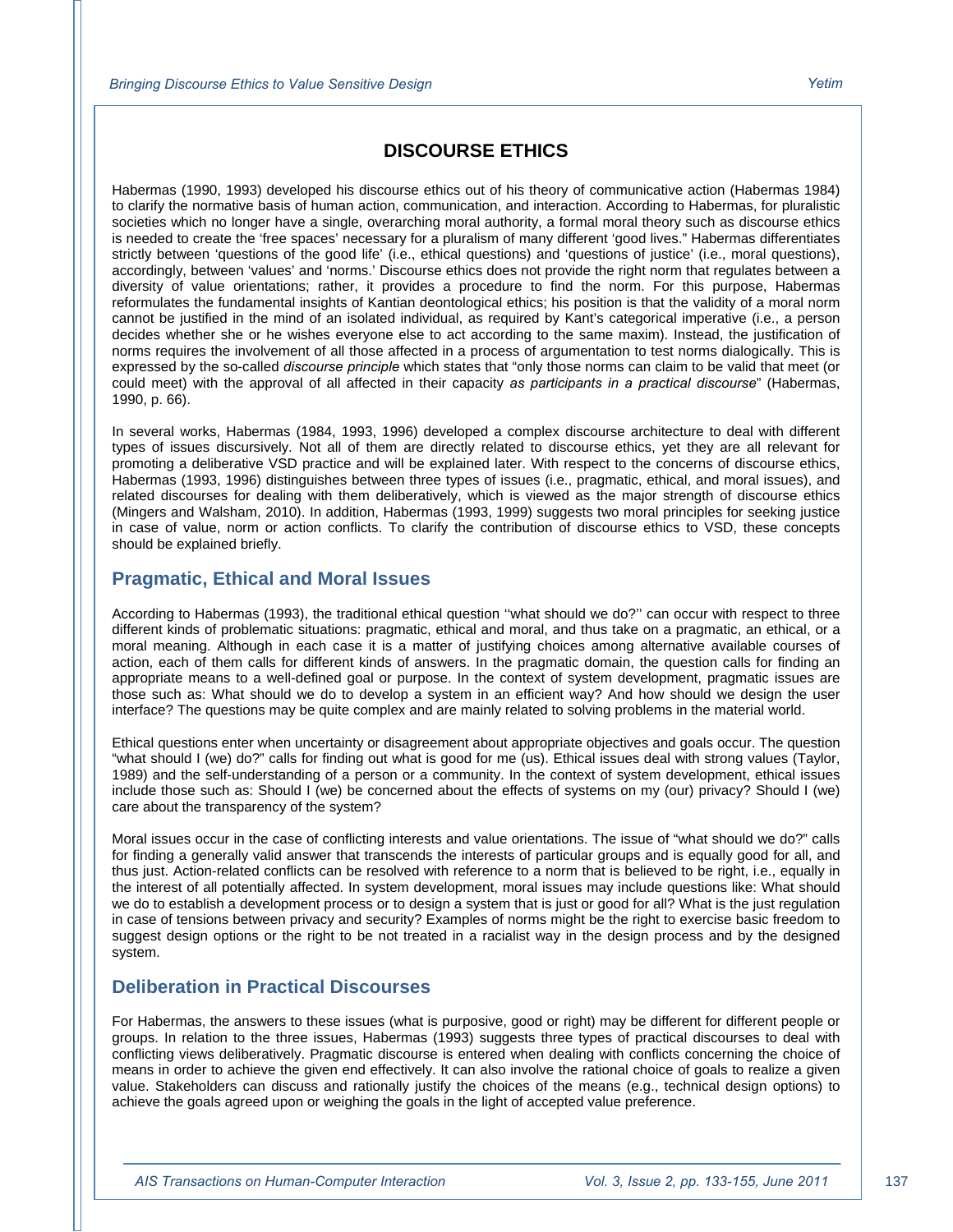Ethical discourse is entered when orienting values themselves become problematic. It involves important value decisions which have a relative validity since the question of what is ''good'' or ''bad'' for certain stakeholders is always defined in terms of the specific identity and life history of the person or the group.

Moral discourse is entered to find out the regulation/norm that is equally good for all, which requires generalization across conflicting societal or cultural interests and value orientations.

In these discourses, stakeholders can dialogically examine their assumptions, interests and values in the light of all other relevant claims and reasons and transcend whatever their initial preferences may have been. In this process there is an implied hierarchy, i.e., ethical reasons win out over pragmatic reasons, and moral reasons win out over ethical reasons.

#### **Moral Principles for Finding the Just Norm**

Moral questions dealing with justice are the main concern of discourse ethics. The discourse principle introduced earlier suggests that valid norms must be approved by all those affected, and that this must occur through an actual debate. However, it does not specify what should be considered in such a debate. Two moral principles provide orientation in moral discourses to find out what is just for all: the *universalization principle* for arriving at justified norms and the *appropriateness principle* for the application of justified norms. The universalization principle states that "A norm is valid when the foreseeable consequences and side-effects of its general observance for the interests and value-orientations of each individual could be jointly accepted by all concerned without coercion" (Habermas, 1999, p. 42). This principle emphasizes that moral norms should be universalizable in the sense of giving equal consideration to everybody's interests and values. Participants should take the perspective of others, reflect on the possible consequences of a suggested norm, and try to generate a common will, that is, become convinced based on arguments that the norm represents the best way for all to resolve their differences.

Yet, Habermas acknowledges that moral discourses cannot take into account ex ante all possible constellations of future situations when justifying a norm from the perspective of universalizability. Thus a norm does not yet guarantee justice in all future cases. Therefore, the principle of appropriateness requires an argumentative clarification of the appropriateness of norms in the application context in its own right, to address the question of context-sensitivity by considering all relevant features of the situation (Habermas, 1993). In other words, the universalization and appropriateness principles express different aspects of the same moral principle, which requires that the interests and value orientation of each person be given equal consideration.

In system development, both principles can be applied for dealing with conflicts. The appropriateness principle applies when multiple valid norms are present to resolve a conflict. Participants need to decide which of them is appropriate in the concrete case. The universalization principle applies when a commonly accepted norm does not exist which requires participants to identify/construct such a norm to regulate their action conflicts.

Before closing this subsection, we should also note: First, practical decisions are considered legitimate if they result from a deliberative process that involves a fair consideration of the interests, values and valid norms and accepts/rejects points of view solely on the basis of the forces of better arguments. Second, in order to be considered as rational, the discourse process must meet the condition of an "ideal speech situation," including freedom from coercion, unlimited time, and the availability of all relevant information. Third, an idealized discourse is often counterfactual to realistic situations, and consequently can only exist in its pure form in principle. Therefore, in accordance with Habermas (1996), we consider discourse ethics as a regulative idea that does not call for full compliance with all demanded aspects and the best we can achieve are partial justifications. Next, we use the ideals as critical standards to analyze the VSD methodology and its current practice.

#### **VALUE SENSITIVE DESIGN RECONSIDERED**

From the brief introduction of the discourse ethics, at least the following requirements for a system development methodology such as the VSD methodology can be drawn. First of all, the discourse principle suggests the inclusion of all those affected in discourse, which in turn requires a method to identify them. In addition, Habermas suggests separation between types of issues in order to treat them appropriately according to their logic. Moreover, dialog and reflection are the preferred methods to address these issues (including reflecting on one's own values). Finally, discourse ethics requires the consideration of moral principles for resolving conflicts in a fair or just way. In light of these standards, we revisit the VSD methodology and its current practice to understand whether they (1) identify relevant stakeholders (and how), (2) distinguish between pragmatic, ethical and moral issues, (3) provide opportunities for critical reflections on values, and (4) deal with issues of justice in cases of value conflicts.

Regarding the data used and the method employed for the critical analysis, we should note that the published works mentioned before in the description of the VSD methodology have served as a data base for the analysis. Hence, the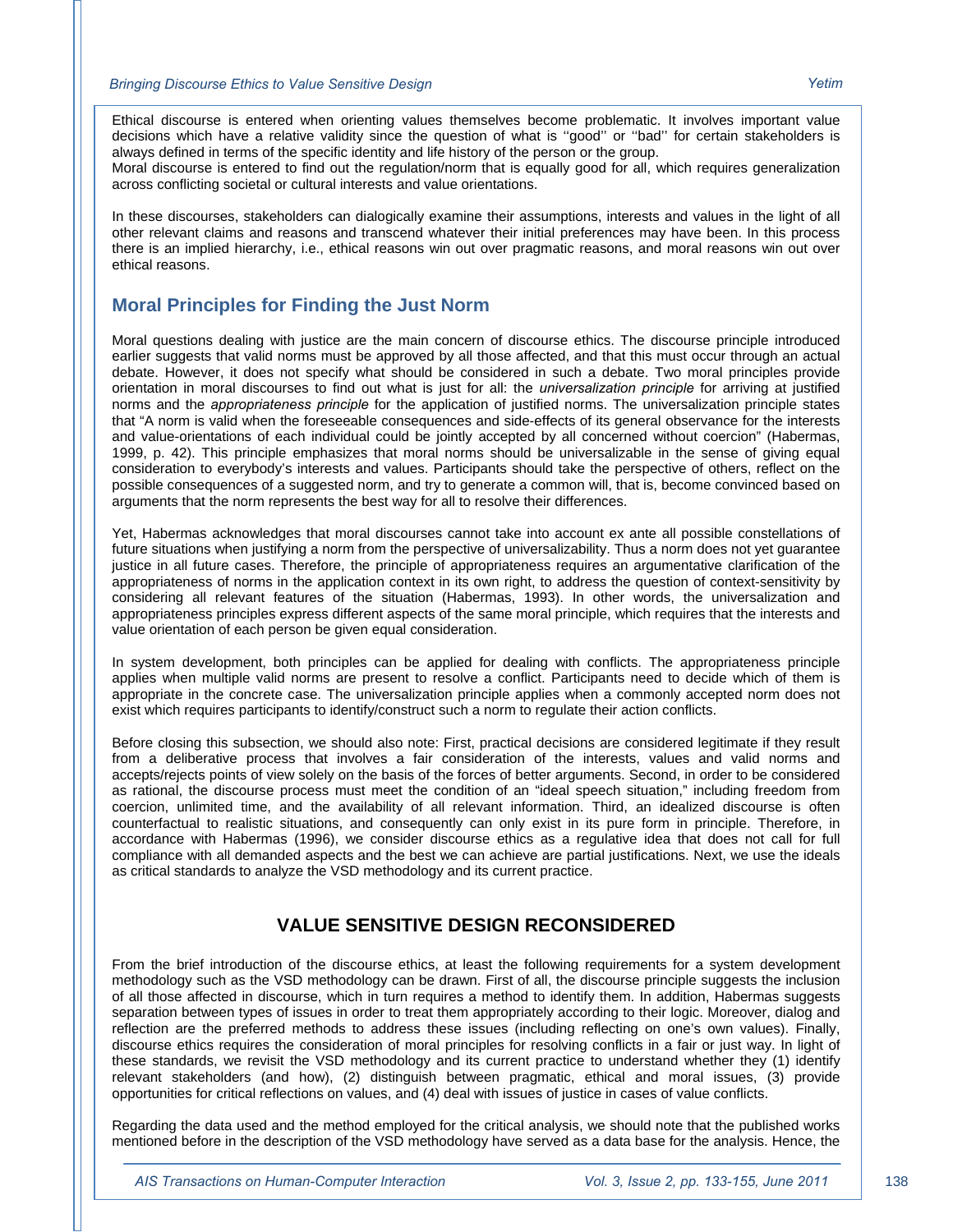results rely on the information/evidence available in these publications. Some publications have described the VSD methodology in theory, while others have dealt with case studies showing how the methodology has been utilized in practice. In this analysis, both types of works are considered and interpreted. Indeed, multiple readings and interpretations of a text can be generated. Having in mind the criteria of discourse ethics, the author reviewed the published works focusing on the texts and searching for evidence for these criteria. This method can be regarded as similar to the method employed by Beath and Orlikowski (1994), in the sense that the analysis draws on text in its own right, as distinct from a strategy for challenging its authors, for closely examining the content of the VSD methodology. The critical analysis has revealed the following results.

#### **Does the VSD methodology identify relevant stakeholders, and how?**

A key aspect of the VSD methodology is its focus on both direct and indirect stakeholders, i.e. considering those who use the system directly and those who do not use the system directly, but who are affected by it (Friedman et al., 2006b). Several case studies have mentioned the class of direct and indirect stakeholders. For example, in case of UrbanSim (Borning et al., 2005), the urban modelers and technical planners were mentioned as direct stakeholders, whereas the indirect stakeholders included all the residents of the region being modeled, as well as residents of nearby regions. A more recent case study dealing with mobile phone parenting safety technologies (Czeskis et al., 2010), considered "the teens and their parents who use the mobile phone safety applications as direct stakeholders" and " the teen's friends and their parents as one important group of indirect stakeholders" (p. 3). However, the overview of the methodology provided by Friedman et al. (2006b) did not prescribe any method for identifying relevant stakeholders, nor did the case studies make explicit which method was used for identifying the stakeholders.

#### **Does the VSD methodology distinguish between pragmatic, ethical and moral issues?**

The analysis of all VSD cases reveals that the VSD methodology clearly distinguishes pragmatic issues from valuerelated issues, but it does not differentiate between ethical and moral values. Friedman et al. (2006b) use a broader meaning of the term "value" wherein "a value refers to what a person or a group of people considers important in life" (p. 349) and also distinguishes between moral and non-moral values. They use ethical and moral values synonymously and refer to them as "human values with ethical import" or "values with moral import" (p. 360). Examples of such values include human welfare, privacy, freedom from bias, universal usability, trust, autonomy, informed consent, accountability, etc. These values serve to ground the development of systems and "have moral epistemic standing independent of whether a particular person or a group upholds such values" (Friedman and Kahn, 2003, p. 1186).

In contrast, Habermas (1996) clearly distinguishes moral norms from cultural values and questions of justice from questions of good life. He states that "the terminological distinction between norms and values loses its validity only in those theories that claim universal validity for the highest values or goods, as in the classical versions of the ethics of the good. These ontological approaches reify goods and values into entities existing in themselves. Under the conditions of value pluralism this moral realism scarcely seems defensible" (p. 256).

Hence, taking into account the particularity of values, the flexibility of value hierarchies, and the local character of value configurations, one may argue (as did the previous critiques of the VSD methodology) that "VSD projects itself within the nimbus of morality, cultivating a dogmatic response with respect to which values are worthy of consideration and disengaging from a commitment to understanding the nuanced manifestation of a plurality of values" (Le Dantec et al., 2009, p. 1142). Yet, from the perspective of discourse ethics, understanding or discovering values present in the local context is not sufficient. Rather, a VSD methodology needs also to provide a discursive mechanism to deal with the plurality of values deliberatively while searching for the "good for all" solution, since the moral norms that regulate the common life among subjects are not simply discovered, but partly constructed at the same time (Habermas, 1996).

#### **Does the VSD methodology facilitate critical reflections on values, and when?**

In order to analyze the opportunities for reflection on values within VSD, we distinguish between the development process, the artifact, and the application context. Accordingly, stakeholders may reflect on:

- values/norms underlying the development process during its planning,
- values/norms to be embedded in the artifact within its development process,
- values/norms embedded in the artifact during its use within the application context, and
- values/norms present in the application context.

The analysis of the related literature reveals: First, in all cases there is no explicit attention to the values underlying the development process and thus no reflections on what values or norms should serve as the basis of the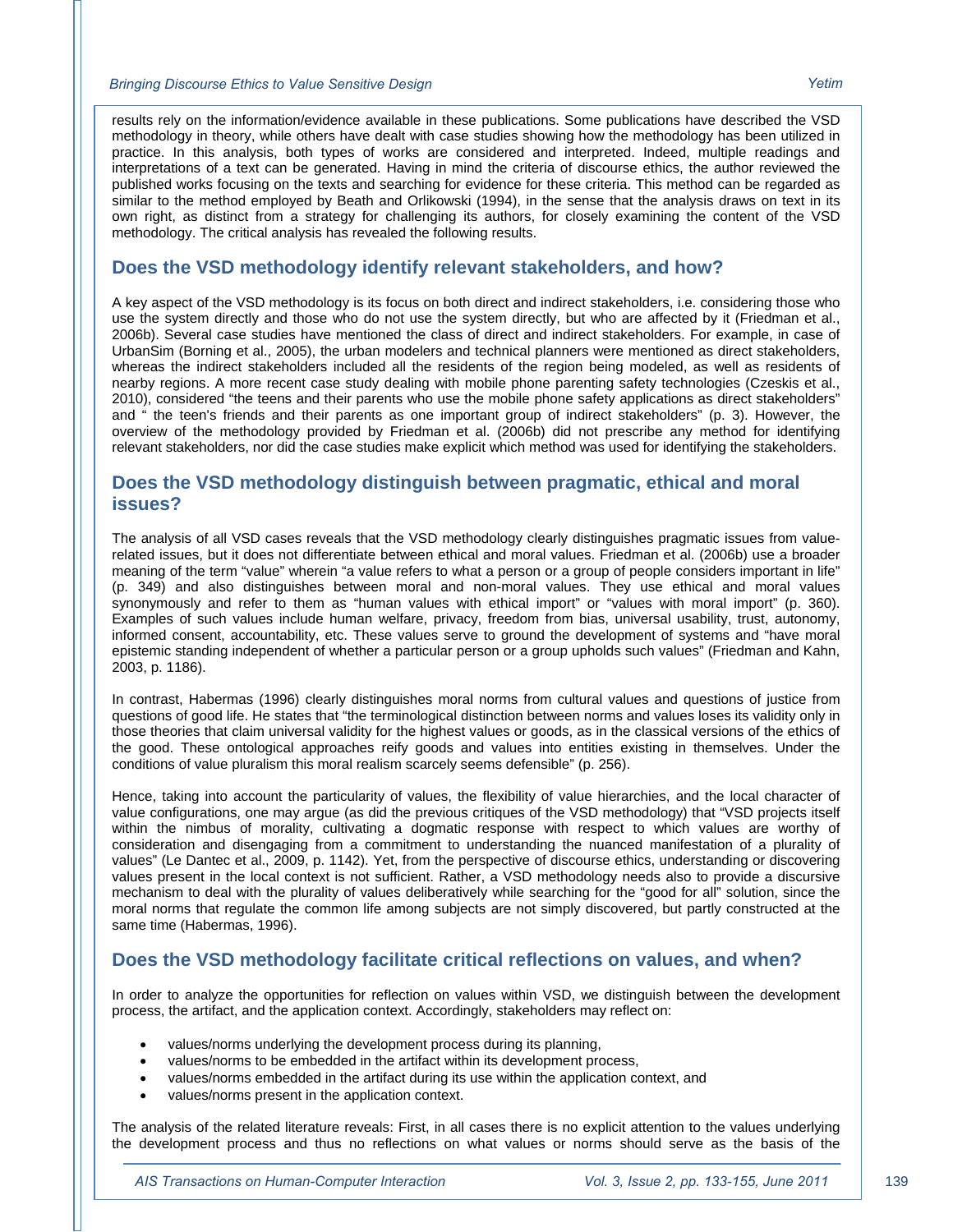development process. In contrast, empirical works confirm that differences in communication values and conventions may have an influence on the outcome of the design process (Te'eni, 2001). In addition, there is also the concern of the legitimacy of the design process (Yetim, 2006). In fact, Borning et al. (2005) regarded legitimation as a key value in the urban planning case, yet the VSD methodology does not explicitly consider values and the legitimacy of the design process itself.

Second, the VSD methodology encourages the involvement of stakeholders and considers their views in design process. Formative evaluations provide opportunities for feedback in the design process, which guides the redesign of the system (Borning et al., 2005). However, these reflections are limited to some extent and do not include reflections on values of ethical importance to be embedded in the system. This is partly due to the fact that the ethical values are analyzed and attended to by the design team within the conceptual investigations.

Third, the analysis of the urban planning case (Borning et al., 2005) – a case which valued public deliberation and legitimation by referring to Habermas (1984) – revealed that it primarily supported reflections on the stakeholder values after the deployment of the system. This case presented UrbanSim as the output of VSD, and the system was designed to inform public deliberation and debate around major decisions regarding land use and transportation. The case differentiated between moral values explicitly embedded in the system and stakeholder values. The key moral values supporting democratic planning and legitimation as well as stakeholder values such as walkable neighborhoods are relevant for and related to the context of urban planning. Comprehensibility, accuracy, transparency, relevance, and freedom from bias were viewed as instrumental values to the legitimation and were therefore embedded in the designed artifact. In addition, the design of the indicator browser aimed to support the legitimation through increased access to and transparency of the indicators.

Here the key point is: If we take the design of the UrbanSim and its Browser as an example for the application of the VSD methodology, then the methods explicitly enabling reflections in the design process are mainly limited to the formative evaluations. In this case, the VSD does not deal with the explicitly supported ethical values in a reflective way in the design process, and reflections on stakeholder values do not much inform the value sensitive design of the artifact itself. Rather, stakeholder values are considered in the system to support deliberation within the urban planning process, in which the stakeholders can use the interface to select indicators that speak to values that are important to them. Hence, only if we reframe the case and regard urban plan as the output of VSD (like Le Dantec et al., 2009) will this case come to represent a good example of a deliberative VSD, where UrbanSim becomes a tool for the design process of the urban plan and enables the exposure of and deliberation upon values expressed in the urban plan. Similarly, the case establishing a live video feed of a public space creates an opportunity for reflecting on values within the application context (Friedman et al., 2006a).

In contrast, the case dealing with the development of the groupware system (Miller et al., 2007) collected the values and views of the stakeholders through a survey within the design process, yet, the participation in the design process remained restricted as the participatory design method was not valued for this industrial project by the management of the organizations.

In summary, the current practice of VSD pays less explicit attention to – and the methodology neither prescribes nor rules out the employment of – deliberative methods and tools to critically reflect on values *within the development process*.

#### **Does the VSD methodology seek justice in case of value conflicts?**

Discourse ethics accepts that ethical questions may not generate universal, but only local agreement and yet they can still be the subject of rational discourse. Moral issues emerge with the need for regulations among diverse (and often conflicting) values and the universalization principle requires that the stakeholders consider the interests and value orientations of those affected in moral discourses and reflect on the consequences of a suggested norm. The universalization principle relates directly to the VSD's concerns about how to involve the direct and indirect stakeholders. In the case of urban planning, Borning et al. (2005) stated that UrbanSim was designed "to help stakeholders understand the long term consequences of different choices" (p. 1). As argued before, this refers to the decision making process in the context of urban planning, which can only be regarded as an approximation of the universalization principle in the process of VSD if we reframe the case and consider the urban plan as the output of the VSD. Then, it becomes a good example of illustrating how to design a legitimate plan by considering values and conflicts and finding the just regulations. In contrast, the design process of UrbanSim itself does not include an explicit method that allows participants to discursively anticipate the consequences of their choices of means and values to be embedded in the system.

In another case dealing with the development of groupware systems (Miller et al., 2007), explicit attention was paid to the consequences of the design choices to the values of stakeholders. The study collected feedback from the stakeholders about their perceptions of the benefits and harms that could result from the design features. They applied the "value dams and flows" technique to make decisions about technical features and to deal with value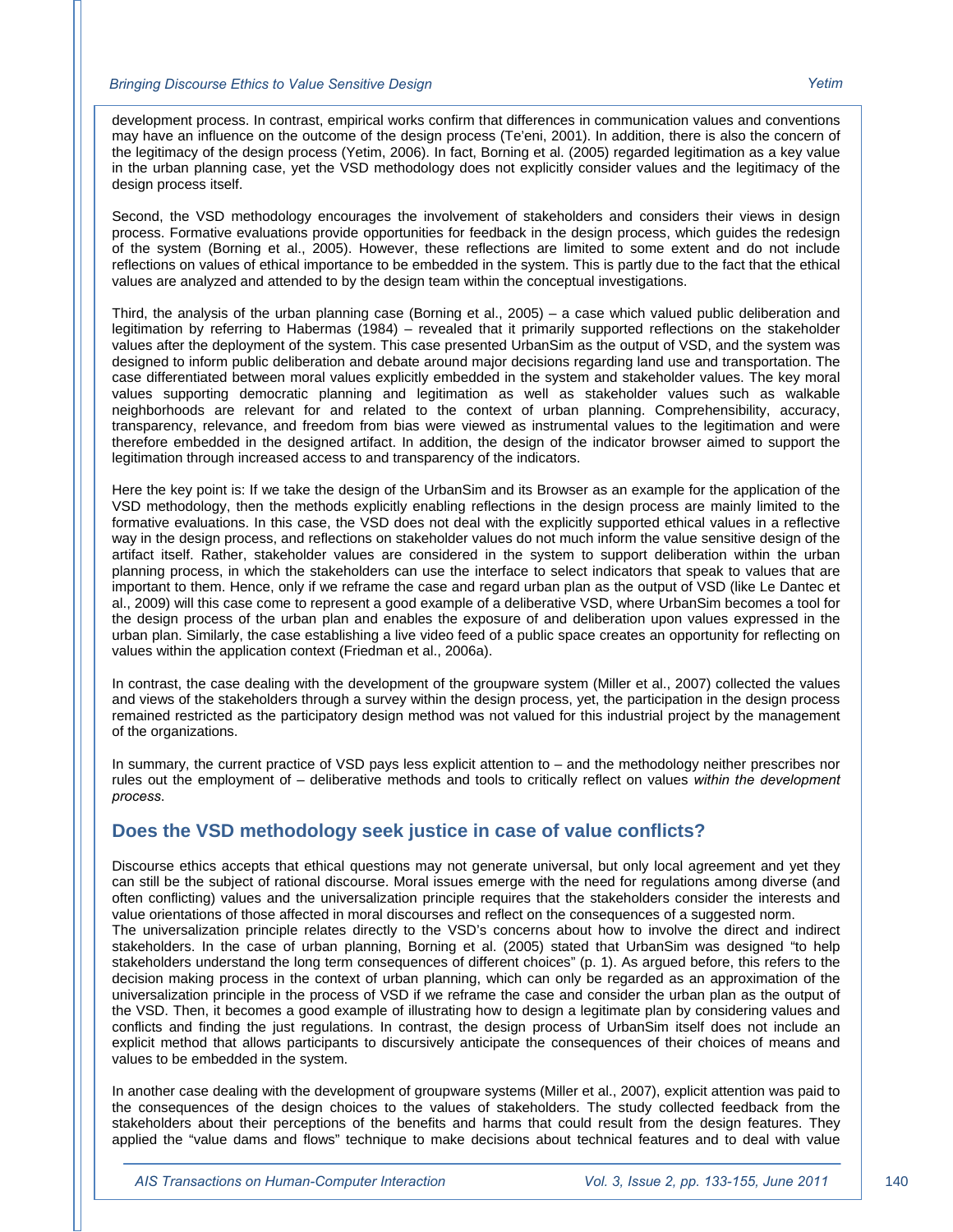tensions, for example, balancing between privacy needs and awareness. Value dams refer to features that are strongly opposed by even a small set of stakeholders, whereas value flows refer to features that, for value reasons, a large percentage of stakeholders would like to see in the system. Miller et al. (2007) reported as follows:

 *".. when considering potential privacy-related harms, logging both searches and queries arose as value dams in our survey with 11% or more of respondents strongly agreeing that each of these compromised their privacy. When considering awareness-related potential benefits of the system, a solid majority of participants agreed or strongly agreed that they would like the system to report how often their contributions are used (76%) and how their peers ranked their posts (65%), making these two features value flows. […] Thus, to mitigate the privacy-related value dams while still taking advantage of the awareness-related value flows, we determined not to log or report who searches or queries, but to log and report frequency of code use and implement content ranking" (p. 285).* 

They also claim to take an ethical perspective by considering value dams – "it is good practice to consider the rights and harms of persons in the minority" (p. 284). However, despite the usefulness of the method as a pragmatic solution, it raises several issues. For example, concerning the boundaries: who determines the threshold percentage for value dams and how is the decision made? In addition, concerning the informativeness of decisions: What if the participants' understanding of values such as privacy differs and/or their knowledge of technical features is mistaken or insufficient to make a reliable decision about the consequences? Moreover, concerning the opportunities offered to find a just regulation: Why not discuss and explore alternative options for satisfying diverse interests and value orientation before deciding to exclude some design options by classifying them as value dams? For example, one may assess whether designing for diversity and creating different versions may be viewed as good for all or not. In other words, all these normative decisions require justification and thus an explicit ethical theory. The weakness of the value dams and flows technique is that it does not explicitly promote dialogical reflections among stakeholders so they may inform each other about their reasons or arguments for their choices and promote learning. Instead, each stakeholder individually forms his or her own will and expresses it in interviews. This applies also to the case dealing with mobile phone parenting safety technologies (Czeskis et al., 2010).

In summary, the critical analysis with respect to the issue of justice reveals that the VSD methodology explicitly recommends addressing value tensions among the stakeholders, yet the methods employed thus far do not involve dialogical reflections in the design process, nor does the methodology prescribe it. In contrast, the communicative achievement of agreements presupposes reflexivity, i.e., the critical examination of one's values, assumptions, and interests in light of all other relevant claims and reasons, allowing stakeholders to question and transcend whatever their initial preferences may have been (Hirschheim and Klein, 1994). Hence, the discourse ethics provides an alternative way that emphasizes deliberating on normative issues, reflecting on the consequences of suggestions in argumentative discourse, and discussing alternative ways in seeking a fair regulation for all.

Before closing this section, the following conclusion can be drawn from the results of the analysis of different aspects of VSD. The results show that the critical moment in VSD is passed at the moment of planning, including the design of design process and the choice of the values and methods considered within the design process. The analysis also reveals that the VSD methodology does not suggest a particular method for identifying stakeholders, nor is it explicitly concerned with methods for addressing pragmatic, ethical and moral issues deliberatively in a design process. Moreover, it lacks an explicit ethical theory that might provide orientation for what should be done to find a just regulation in the case of value tensions. Nevertheless, the VSD methodology is in principle open for other methods, including those that may promote a more deliberative inquiry within the VSD processes, not only with respect to values and norms, but also with respect to pragmatic issues such as the identification of design goals and means to achieve them.

#### **MOVING VSD FORWARD**

So far we have reflected on the current practice of VSD by considering the ideal communicative framework of discourse ethics. In line with Habermas, we acknowledged the difficulties in achieving full compliance with the ideal standards in practice, yet we see opportunities for pragmatization of discourse ethics in the IS field (Yetim, 2006; Mingers and Walsham, 2010). In this section we will reflect on some major challenges and provide some suggestions on how to address them by employing ideas from the field of critical research and other research fields. The suggestions include facilitating a boundary critique, continuous discourse and participation, and finally, the iteration between pragmatic ethical and moral discourses. The methods suggested for addressing each of these issues can help to deal with some of the gaps in the VSD methodology. The choice and integration of particular methods/tools rests upon the simple logic that they are either developed based on discourse-theoretical and/or discourse-ethical concepts or are consistent with them, i.e., that they value the inclusion of those affected and provide structural features needed for practicing a discourse.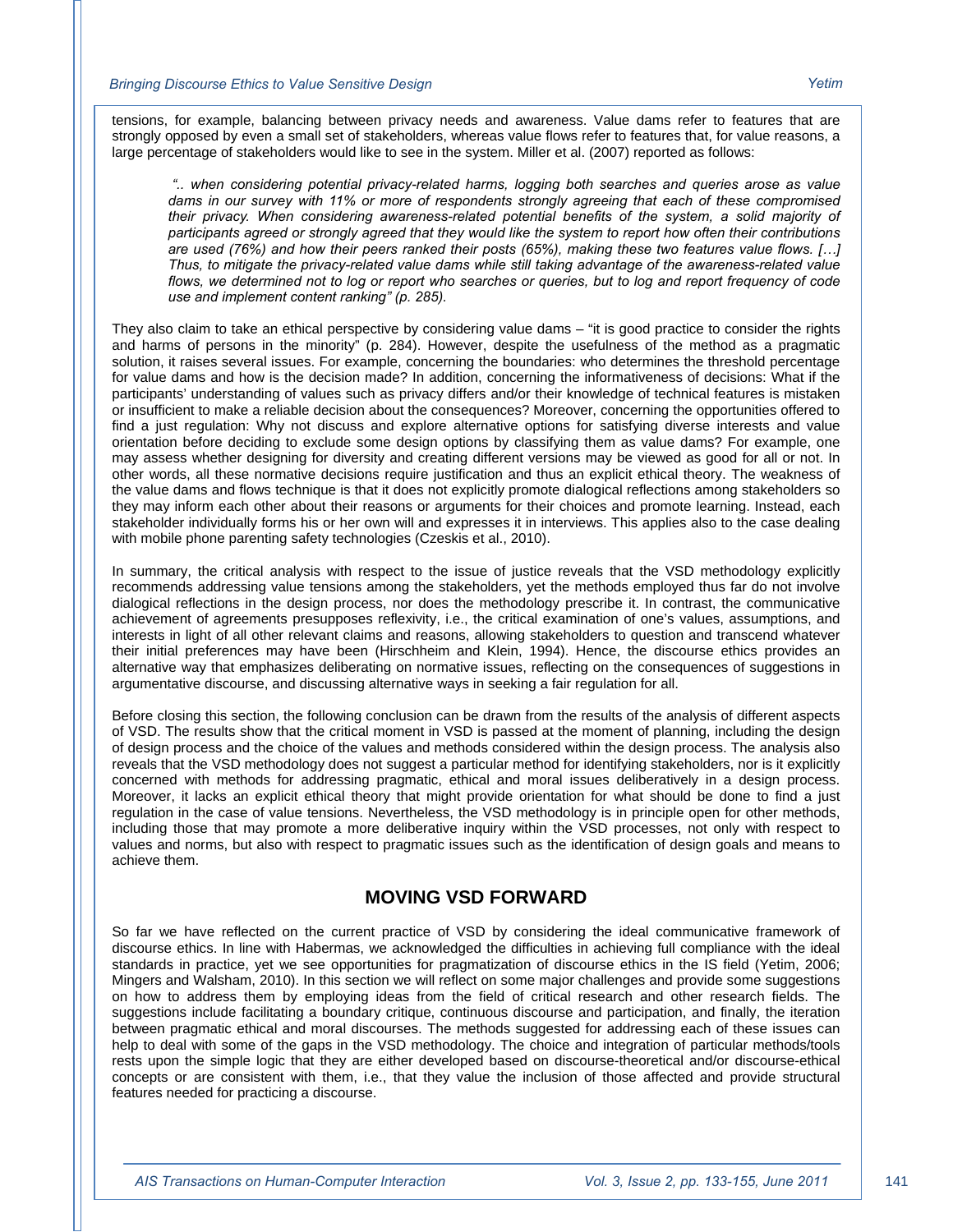#### **Facilitating Boundary Critique**

A key aspect of the VSD methodology is its focus on direct and indirect stakeholders, which relates to the concern of the discourse ethics. Although there are methods for involving stakeholders, ordinary citizens, or their representatives (e.g., focus groups, public forums, online discussion groups, and open calls for participation), there still remains the difficulty of determining where to cut off ever-broadening circles of involvement in the public discourse: the local community, the country or the whole world? For example, a web-based system designed for one culture or society can also be used by other cultures. Should other cultures articulate their interests and value orientations, and if so, how? When tensions between values of stakeholders emerge, whose values take precedence? Even though we carefully consider as many aspects of the situation as possible, the problem is always: Where do you stop? At some point, an exclusionary judgment must be made about who should participate in any particular discussion for the desired discussion to occur, and/or what values should be the focus.

Critical researchers advocate reflecting on boundary judgments, i.e., analyzing, evaluating and challenging the rightness of boundary assumptions, before making a final decision (e.g., Ulrich, 2000; Cordoba and Midgley, 2008). Boundary judgments define the boundaries in two interdependent ways: First, they delimit the reference system by defining what counts as relevant knowledge and whose concerns are to be considered as part of the problem. Likewise, since both knowledge and concerns always represent somebody's facts and values, boundary judgments also define the group of people who are (or should be) involved in a project (Ulrich and Reynolds, 2010). For supporting the boundary critique, Ulrich (2000) developed critical heuristics based on the work of Churchman (1979) and Habermas (1984). The heuristics help to challenge the boundary judgments that are often made by experts or those in power against the interests of those who are affected but powerless. There are four basic boundary issues that ask for the basis of motivation, of power, of knowledge, and of legitimation (Table 1). Each of the four issues is then further structured into three boundary categories. The first category of each issue refers to social roles of actors concerned (i.e., client, decision maker, professional, witness); the second to role-specific core concerns (i.e., purpose, resource, expertise, emancipation); and the third to key problems in reconciling clashes between such concerns (i.e., measure of improvement, decision environment, guarantor of success, worldview). Taken together, these 12 boundary categories or the related boundary judgments define the selectivity of the reference system at work.

#### **Table 1: Checklist of Critically Heuristic Boundary Questions (Ulrich, 2000, p. 12).**

#### **Sources of Motivation**

- Who is (ought to be) the **client**?
- What is (ought to be) the **purpose**?
- What is (ought to be) the **measure of improvement**?

#### **Sources of Power**

- Who is (ought to be) the **decision-maker**?
- What **resources** are (ought to be) controlled by the decision-maker?
- What conditions are (ought to be) part of the **decision environment**?

#### **Sources of Knowledge**

- Who is (ought to be) considered a **professional**?
- What **expertise** is (ought to be) consulted?
- What or who is (ought to be) assumed to be the **guarantor of success**?

#### **Sources of Legitimation**

- Who is (ought to be) witness to the interests of those affected but not involved?
- What secures (ought to secure) the **emancipation** of those affected from the premises and promises of those involved?
- What **worldview** is (ought to be) determining?

The 12 questions can be answered in both prescriptive (ought) and descriptive (is) mode. Differences between answers to "what should ideally be the case?" and "what is actually the case?" point to unresolved boundary issues. Within each mode, the questions should be used iteratively since their answers are interdependent. Likewise, moving back and forth between 'ought' and 'is' answers may drive the process of revision.

There are also other approaches that suggest a complementary set of questions for critically exercising boundaries for IS planning, exploring who and what is included, how certain concerns come to be privileged at the expense of others, etc. (e.g., Cordoba and Midgley, 2008). Leaving aside the differences between these works, they endorse the perspective that all these questions aim to reveal the partiality of the judgments about what concerns, facts or values are relevant to the design and who should be involved in dealing with them. This forces those in power to justify their boundary judgments and ultimately, perhaps, to change them (Ulrich, 2000).

The set of boundary questions can in principle be applied in both an extra-discursive and a discursive way to reflect on many issues that come up in a VSD project. They may be used for analyzing and evaluating the process and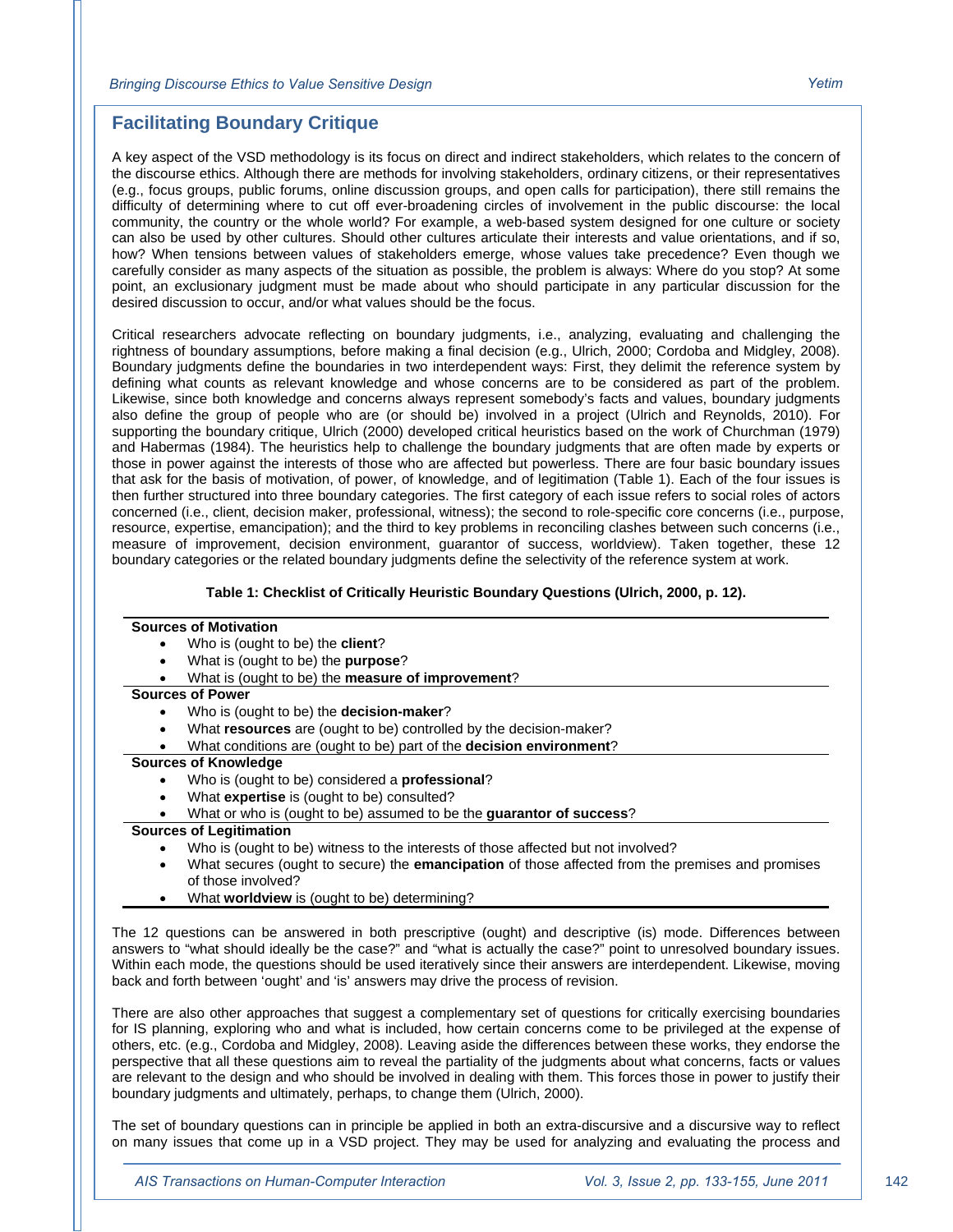outcome of VSD in specific contexts. For example, one may evaluate participatory planning in the UrbanSim case to reveal the limitations of the project with regard to its claim of being inclusive, or to prompt a critical awareness of what interests were given prominence and which were marginalized. The real value of the questions lies, however, in their dialogical use within the VSD framework, as yet another method to guide the identification of relevant stakeholders and the reflection on the boundaries of the reference system. A dialogical component may also be realized after formal interviews in the form of an informal engagement of stakeholders.

The analysis of the VSD methodology and its applications has shown that the methodology is concerned with involving direct and indirect stakeholders, yet it does not provide suggestions on how to critically select stakeholders. Thus, this method would complement the methods of VSD by making boundary dimensions explicit and by adding the missing dimension of critically-discursive tools for reflecting on them in a systematic way. It can not only help with identifying relevant stakeholders, but also with critically reflecting on any methods to be employed in a VSD project. Different methods make different theoretical assumptions and define different possibilities for action. For example, a method may be challenged with respect to the underlying worldviews or whether it marginalizes or includes opposing views in debate. The claim that a method is "good" or that it works on behalf of a marginalized community might be viewed as a partial view when examined in the context of other reference systems and when revised after examining the various boundary judgments.

The suggestions may be more practical in some cases, for example, in the UrbanSim case (Borning et al., 2005) that valued participation, and is less practical in the others, for example, in the groupware case (Miller et al., 2007), where participation was constrained by the organization. One way to support the VSD practice is to provide a tool with a list of critical questions that can be used alongside other VSD methods. Experiences from the application of the critical questions in other contexts suggest exploring them in reasonable detail in a single, half-day workshop when there is a limited set of participants or through a series of semi-structured interviews and group workshops when the range of stakeholders is broader (Achterkamp and Vos, 2007; Cordoba and Midgley, 2008; Ulrich and Reynolds, 2010).

Yet, the boundary critique is not a method for determining "right" or "wrong" boundary judgments and for settling conflicts. Rather, the key issue here is that practitioners can be provided with the opportunity to employ these questions in order to reflect critically on the boundaries adopted within a VSD project and to make more informed decisions about the situation at hand. The final decision of whether and on what principal boundary judgments should underpin practical action remains a task of institutionalized processes of decision making. Certainly, the success of the employment of boundary issues depends among other things on whether or not they are constrained, for example, by existing power relations or whether stakeholders are willing to publicly debate on their values and assumptions. Yet, some barriers can be minimized through design that offers features such as anonymity or incentives mechanisms (Zhang, 2008; Cuel et al., 2011) or other ways to expand possibilities for public discourse and participation (Yetim and Turoff, 2004; Preece and Shneiderman, 2009).

#### **Facilitating Continuous Participation and Discourse**

Another challenge concerns the implementation of the moral principles of the discourse ethics within a VSD project, which requires that the decision on what is good and just must be decided by those affected by the technology. It is not only unrealistic to involve all users in the discourse during the design and implementation (Markus and Mao, 2004, Yetim, 2010), but also the interpretations of those involved may change over time. Therefore, considering empirical investigations on values in the beginning of the VSD process, as suggested by Le Dantec et al. (2009) in their critiques of the VSD methodology, is insufficient. The descriptions and empirical understandings are usually placed at a certain time and located in specific social contexts (Myers, 2009). In the rapidly changing world of information technology and human relationships, the insights are likely to be temporary.

If there is no way to get around this problem, the remaining option for considering new stakeholders and unanticipated values is to supplement the design time participation with use time participation in order to facilitate a continuous discourse. Post-implementation participation is viewed as more effective in garnering user interest and assistance (Wagner and Newell, 2007). For this reason, Yetim (2010) suggests meta-communication as a design principle and argues for implementing meta-communication mechanisms in the designed artifact too, in order to enable reflection in both design and use time. In the context of VSD, the meta-communication principle can be implemented in order to facilitate reflection on and negotiate the communication structures and norms (i.e., communicative genres) of the participatory design process, and thus contribute to the enhancement of its legitimacy. In addition, a meta-communication facility within the design process can promote a mutual understanding of communication norms and values and action patterns that are to be embedded in the resultant system. Finally, metacommunication mechanisms implemented as features of the interactive system can facilitate reflections and feedback in use time.

Are there such emerging applications of this principle? In fact, many technologies promote meta-level communications or feedback. Some of them are tools such as Compendium (Conklin, 2005), supporting dialogs in the design process, some others are interface elements ("widgets') such as icons, buttons, agents, etc. that can be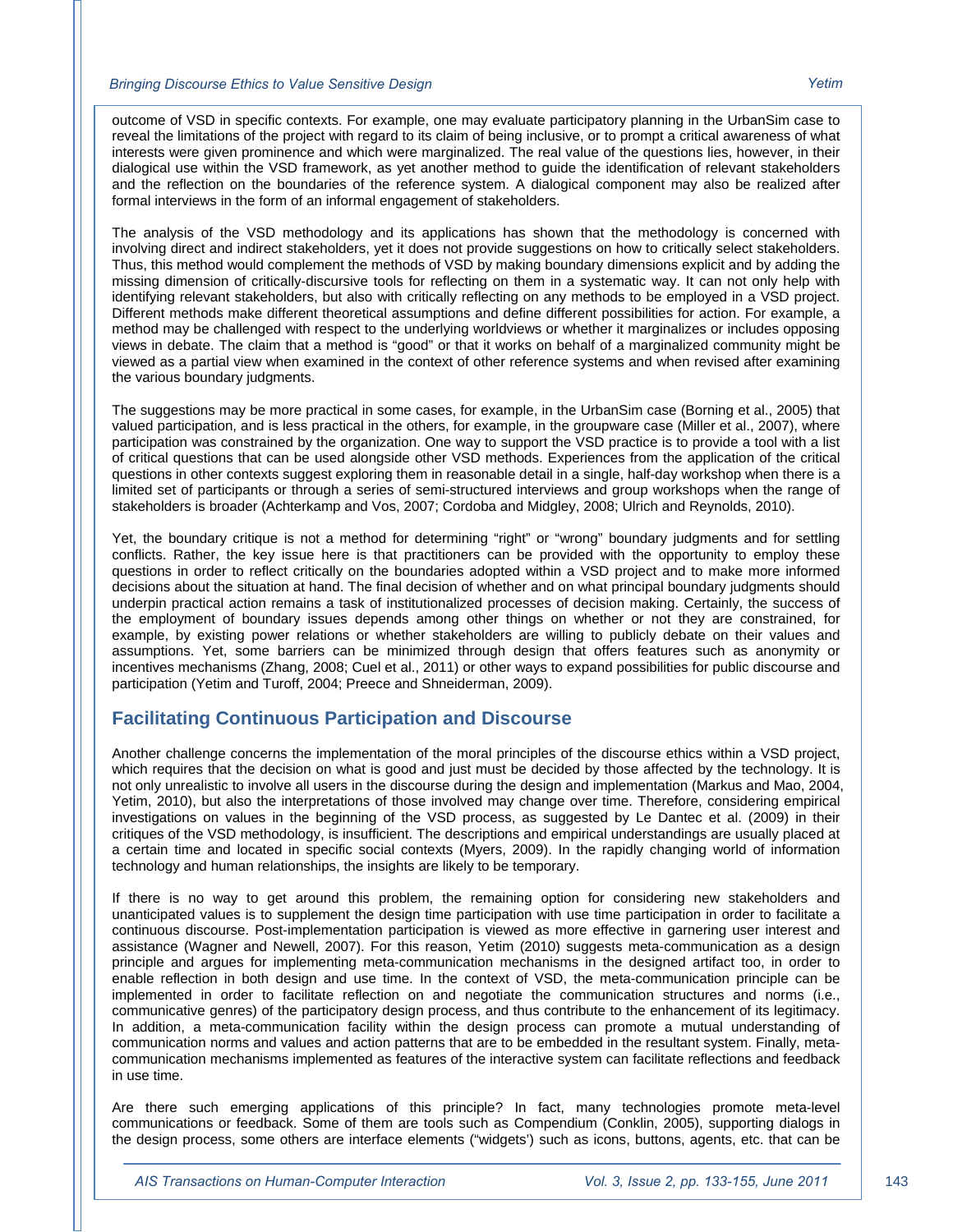activated in the use time of a system. Many built-in software features provide an awareness of communication activities or allow readers of a document to email the author and provide evaluative feedback, etc. (Dourish, 1995). A good example of a system with meta-communication facility is Wikipedia, which allows continuous discussion on the forms and contents of its articles (Hansen et al., 2009). As each article communicates its content, the communication about each article can be viewed as a meta-communication. In other words, Wikipedia evolves through its metacommunications. There are also other tools supporting user participation in use time by allowing users to communicate design or usability problems that appear in use contexts (Yetim et al., 2011a).

Among these approaches, the meta-communication model suggested by Yetim (2006) is of particular relevance to the purpose of this paper since it is mainly based on Habermas's (1984,1996) discourse theory, and thus provides those concepts that are needed for structuring and enabling discursive practice from the perspective of this theory. Moreover, the model has been implemented in several tools in different ways, first in the form of templates within the 'Compendium' system for supporting discourse-mapping, and then in the form of discourse functionalities of a system called DISCURSIUM (Yetim, 2008). In these tools, the model provides structures for systematically reflecting on a set of basic issues and potential breakdowns in global communication. In particular, it allows users to reflect on and evaluate the *comprehensibility* of signs at the physical, syntactic, and semantic level, the *relevance* of signs for the current purpose, the *validity* of signs (including their expressive, empirical, and normative validity), and finally, the *rationality* of signs for an effective communication (including their instrumental, strategic, and aesthetic rationality). The model also provides different types of discourses suggested by Habermas (1984, 1996) and relates them to the basic issues in order to structure argumentative discussions on and justifications of potential conflicting views with respect to these basic issues. They include *explicative discourse* for justifying the comprehensibility of signs, *pragmatic discourse* for justifying the relevance (purposefulness) of the choices, *therapeutic critique* for critical examination of the sincerity of expressions, *legal discourse* for justifying the legitimacy of actions/expressions; *theoretical discourse* for explaining/justifying the truth of expressions and the efficacy of actions; *aesthetic critique* for critical examination of aesthetic value standards; *ethical discourse* for justifying actions from a (cultural) value perspective; and *moral discourse* for justifying the universal rightness of norms.

When integrated within the VSD methodology, DISCOURSIUM can be used for different purposes. First, as mentioned above, a major weakness of the VSD methodology is the lack of legitimating the design process. If we view systems development communication as an interrelated set of genres (or recurrent patterns) of communication, the tool can be used to communicate about the global differences in communication conventions, forms, and norms, in order to achieve a mutual understanding about the forms and norms of design communication. Yetim (2006) illustrated in detail how this can be done.. Second, it can be used in the design process for critical reflection on information and actions (i.e., signs) to be designed. Finally, when integrated in the interface of an application system, the DISCOURSIUM tool would allow users to articulate any breakdowns and/or suggestions related to information and actions provided or enabled by the system during its use.

Moreover, to guide reflections within pragmatic, ethical, and moral discourses, which are of particular relevance here, a set of guiding questions have been proposed for each discourse (Yetim, 2011b), partly based on value-based practical reasoning (Atkinson et al., 2006; Walton et al., 2008). In pragmatic discourse, the questions guide the deliberation on goals in relation to the desired value and the deliberation of actions in relation to both goals and values. Example questions are: How well is goal G supported by (or at least consistent with) the value? Are there other goals that might conflict? Will the action A bring about the desired goal? Are there alternative ways of realizing the same goal? Does doing action A have a side effect which demotes the value intended? In ethical discourse, the questions guide deliberation on values. Example questions are: How is the value V understood/defined? Is value V worth promoting? Are there other values that conflict with value V? Do goals and actions (chosen in pragmatic discourse) promote or violate values preferred? Finally, in moral discourse, the questions guide the deliberation on the rightness of norms and actions. Example questions are: Does a norm or regulation have negative consequences for one's value orientation? Is a diverse regulation good for all (or just)? Are there alternative ways of regulation (norms) that could be good for all given value conflicts? Are the values/goals/actions promoted (in other discourses) in accordance with the accepted norms? All these questions serve as issue-templates not only to guide the deliberation in each discourse, but also to document the results in a structured way. Capturing and communicating the justifications for choices of values, goals, and actions in the development process, as a value-focused design rationale, would promote transparent and rational decision making.

Finally, the critical concepts of the meta-communication model have also been implemented in a guideline management system (GuideMan) to organize design and usability guidelines (Yetim, 2009). For this purpose, the critical issues dealing with comprehensibility, relevance, validity, and rationality of signs are regarded as usability categories or goals. They specify what needs system designers need to satisfy and also make explicit what the guidelines are expected to communicate; namely, recommendations on what should be done to provide readable/perceivable, syntactically and semantically clear signs, to communicate relevant and valid (trustworthy, reliable, appropriate) information, and to act in an efficient and effective way. The tool can support VSD practitioners by providing potential relevant guidelines for considering both the design and evaluation of a system. The discourserelated argument is that both the justification and application of guidelines (i.e., the establishment of a justified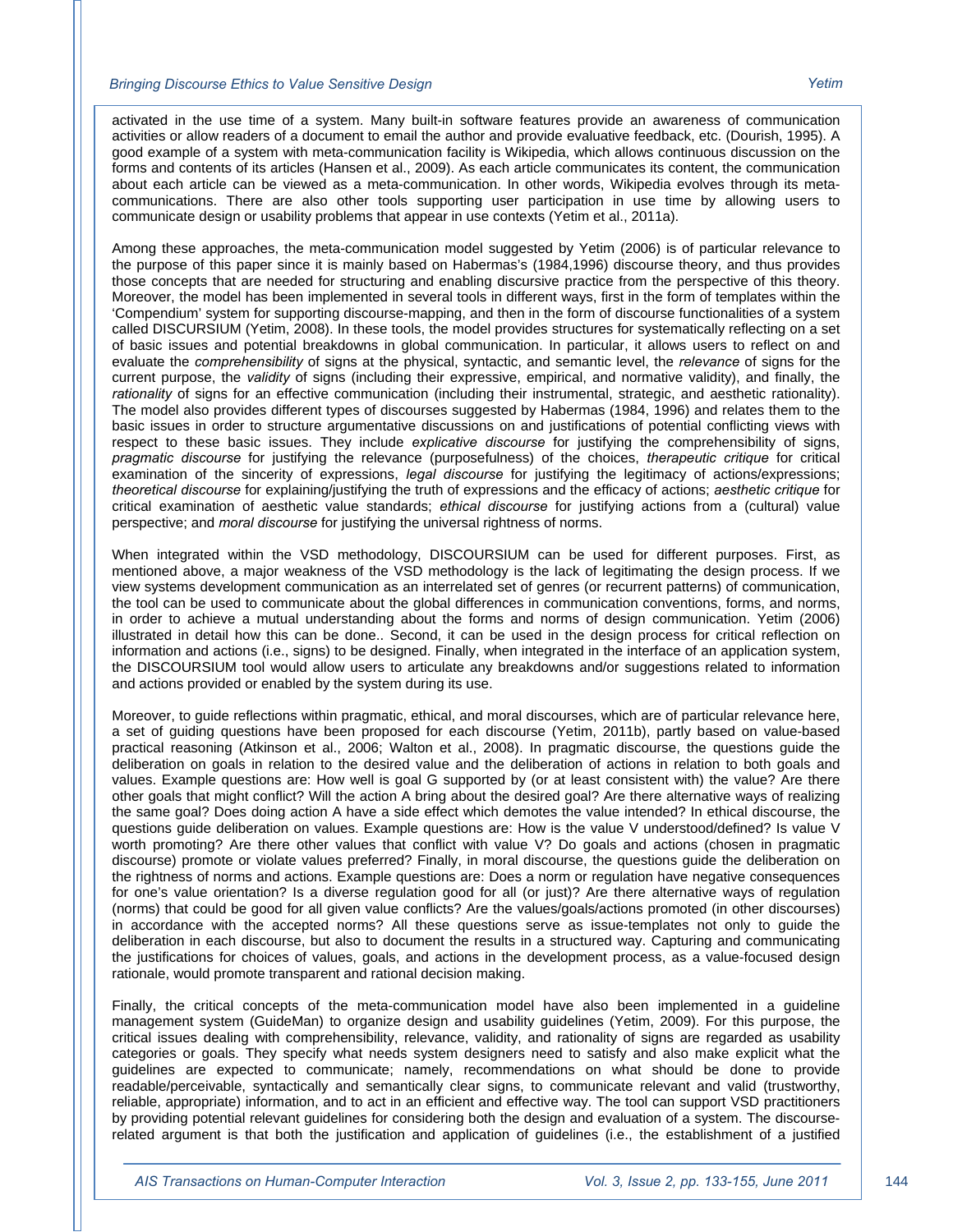knowledge base for the VSD practice in terms of guidelines and the choice of the appropriate guidelines in design process) can be guided by discourse principles. In practice, the formats and contents of guidelines vary in quality and level of detail, ranging from ill-structured commonsense statements to formalized rules ready for automatic guideline check. However, like any statement or communicative act (Habermas, 1984), guidelines themselves may be subject to criticism and may provoke discussions among designers and researchers as well as between designers, managers, and users, due to possible conflicting differences in expertise, interests, and preferences. To just mention a few: a guideline may be challenged with respect to its comprehensibility because of the jargon or specific words used in the source as coming from various disciplines (e.g., psychology, human factors, ethnography), or with respect to its validity because of the sources (empirical evidence versus personal experience). A guideline may also be contestable in application situations, e.g., when it competes with other guidelines applicable to the same situation (e.g., supporting the same design goal) or allows multiple interpretations of the way it is to be applied. Thus, the construction of a useful and valid set of guidelines as well as the application of the most appropriate ones needs to be justified, balanced, and traded off. Although the system GuideMan does not yet provide a discourse mechanism, discourse on guidelines may be practiced by using any of the discourse support tools mentioned before.

To conclude, all these mechanisms and tools provide features and structures for promoting discourse and continuous participation and offer expanded possibilities for democratic and deliberative actions in different phases of a VSD project. In fact, the VSD methodology advocates stakeholder participation and also argues for designing flexibility into the underlying technical architecture so that it can be responsive to emergent concerns after a system is developed and deployed. For example, in the UrbanSim case, Borning et al. (2005) employed participatory methods and also used agile programming techniques to design an architecture that can more readily accommodate new indicators and models. Yet, they do not offer discursive concepts for structuring and guiding design communication. In addition, changes or adaptations of systems in use time do not only require flexibility at the architectural level, but also (meta-) communication mechanisms in order to allow the stakeholders in use contexts to challenge and negotiate the values that were embedded in a system in design time, and to cooperatively reconfigure the system by, for example, changing value settings or priorities from more security to more freedom or vice versa. Hence, we argue that the inclusion of the suggested discursive concepts, mechanisms and tools in the VSD methodology would enable a deliberative practice in VSD projects. They can be employed in different ways to structure design conversations and can also help to bridge the gap between the design and use time participations and discourses for dealing with emergent concerns. In this way the methodology can better accommodate the moral principles, which require discourses in application contexts too.

#### **Facilitating Iteration between Pragmatic, Ethical and Moral Discourses**

Finally, there is also the practical challenge to cope with the complexity of the pragmatic, ethical and moral issues, i.e., to do justice to their interdependency while addressing them in separate discourses according to the logic of issue. Many VSD cases start with a set of values for ethical import. In contrast, Le Dantec et al. (2009) argue for the re-ordering of priorities and beginning with an investigation of the local values. However, as conflicts with respect to values and technological choices may also be present within local contexts and between local and global contexts, there is a need to systematically address different types of conflicts.



**Figure 1: Options for Dealing with Value Conflicts (Yetim, 2006)** 

To address the conflicts, Yetim (2006) describes how the iteration between the pragmatic, ethical and moral discourses can be conducted. As shown in Figure 1, when participants start with pragmatic issues and deal with design choices, value issues may emerge. For example, while justifying the relevance of a design option participants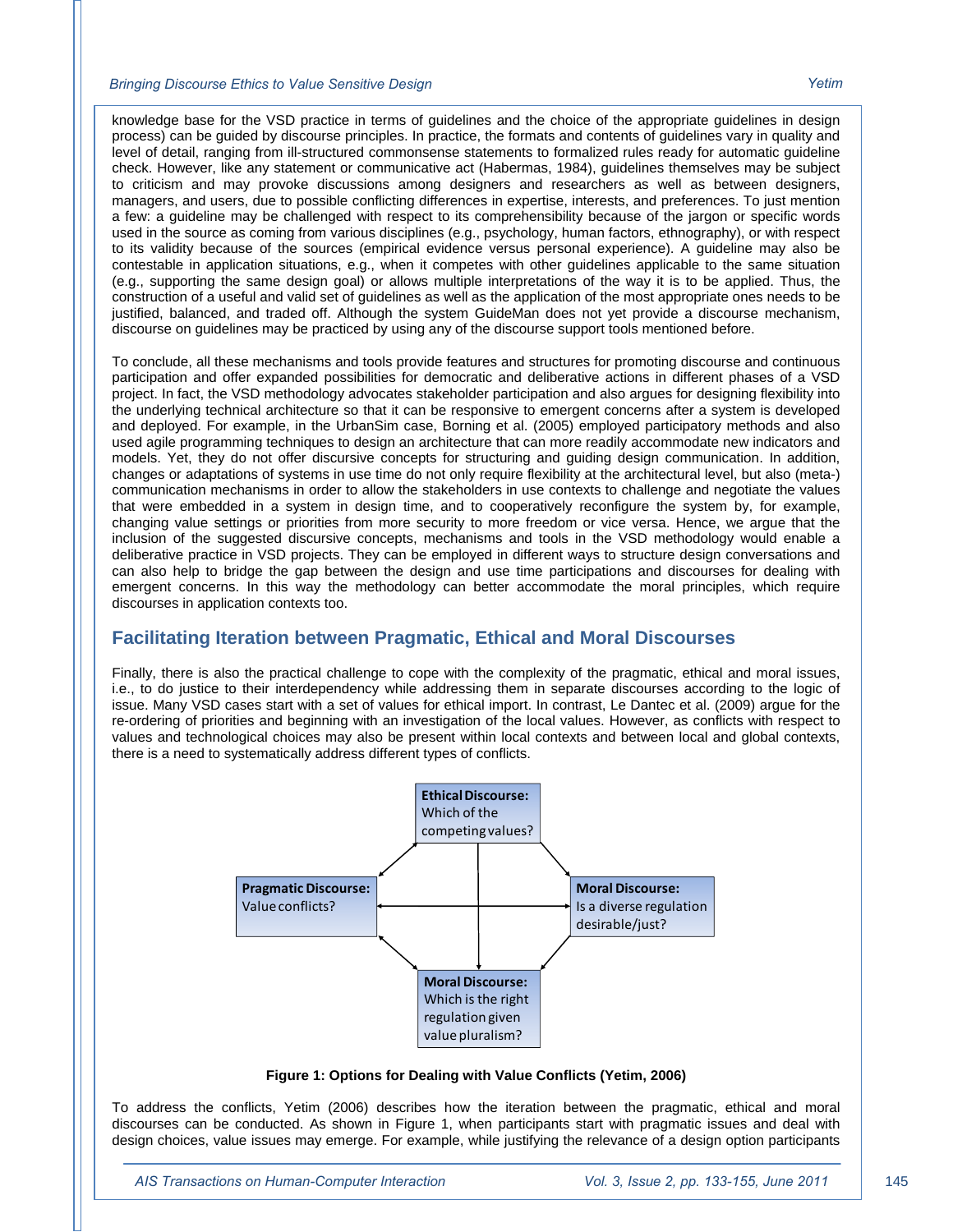may refer to values. Others may question the relevance or purposefulness of the design option by referring to a different value. When such value-related conflicts occur in pragmatic discourses and need to be resolved, participants have, in principle, the following options to continue the debate:

- Reflecting on which of the competing values is good for them and should be taken as a basis for orientation; or
- Clarifying whether constructing some variations of design informed by competing values are acceptable to all; or
- Discussing how a common design should ideally be under the unchangeable condition of the existence of value pluralism.

Thus, participants need to make a procedural decision about which of the three options should first be exploited when value-related conflicts occur in pragmatic discourses. The first option suggests a kind of rational value choice as proposed by Klein and Hirschheim (2001). Conducting rational discourses on competing values in ethical discourses can help to clarify values, yet it does not guarantee a resolution of value conflicts at a global level. Hence, after a value-related discourse actors either agree on a value and thus reenter pragmatic discourse to consider the desired value or may have to pursue the other options to resolve the persistent value conflicts.

The second option suggests a moral discourse on the acceptability of a diverse regulation. Classifying a diverse regulation in moral discourses as permissible means that members of different communities can weigh the merits of that regulation with respect to their values and preferences, e.g., members of a community sharing a value can separately reflect in pragmatic discourse on how they can realize a shared value in their culture-specific prototypes. If diverse orientation is not acceptable, actors can exploit a solution in the sense of a third option.

The third option suggests determining the right solution under conditions of persistent value pluralism. While cooperatively searching for a common regulation, participants suggest solutions, which they regard as good for all and thus just. Participants also express their positions on a suggested regulation by considering its "consequences and side effects" for their interests and value orientations, as required by the universalization principle. Participants may reenter the pragmatic discourse to design in accordance with the accepted regulation.

It is important to point out that ethical and moral discourses can not only be entered to find out the desired value or just regulation, but also to test whether decisions made in pragmatic discourses are in accord with the accepted values and norms. As mentioned earlier, there is an implied ordering in this process, and moral norms have the highest priority. All in all, the iteration between the discourses may not only help in finding commonalities and creating common orientations (or a compromise which integrates different views and values), but may also leave room for diversity (at least partly), where it is morally justifiable.

The separation of pragmatic, ethical and moral issues and deliberation on conflicts in related discourses is insufficiently considered in the VSD methodology. Yet, there is nothing in it to stop the inclusion of all discourses in its investigations (i.e., conceptual, empirical, and technical). There may be different options and related entry points in a VSD project. For example, practitioners may start with empirical and/or conceptual investigations of the values and – depending on the results – organize the most relevant discourse first. In case they have identified a specific value to be considered explicitly, they may first set up a pragmatic discourse to reflect on how to realize the value with design features, whereas in the case of several conflicting values, they may first conduct an ethical (or value) discourse to clarify which of them should be taken as the orientation. When practitioners discuss design goals and means in a pragmatic discourse, they may also list all value tensions that emerged with respect to the goals or chosen means and next set up a value discourse to clarify or prioritize the values to be considered. In the case of persistent value conflicts, practitioners may also arrange a moral or norm discourse to find a common regulation accepted by all those who participated. The list of accepted values and norms can guide the choices of technical mechanisms or design options in a subsequent round of pragmatic discourse.

Finally, it should be noted that in any real-world situation there will be a complex interplay between pragmatic, ethical and moral issues, and probably differing viewpoints about them. For managing the complexity within and between discourses, facilitators may be employed to guide and structure the discussions, for example, using Delphi-like communication structures as discussed by Yetim and Turoff (2004).

### **APPLICABILITY OF SUGGESTED CONCEPTS**

As a preliminary investigation into the applicability of concepts suggested for extending the VSD methodology, we will next revisit a VSD case and discuss how it may be considered and what changes may result from it. For this purpose,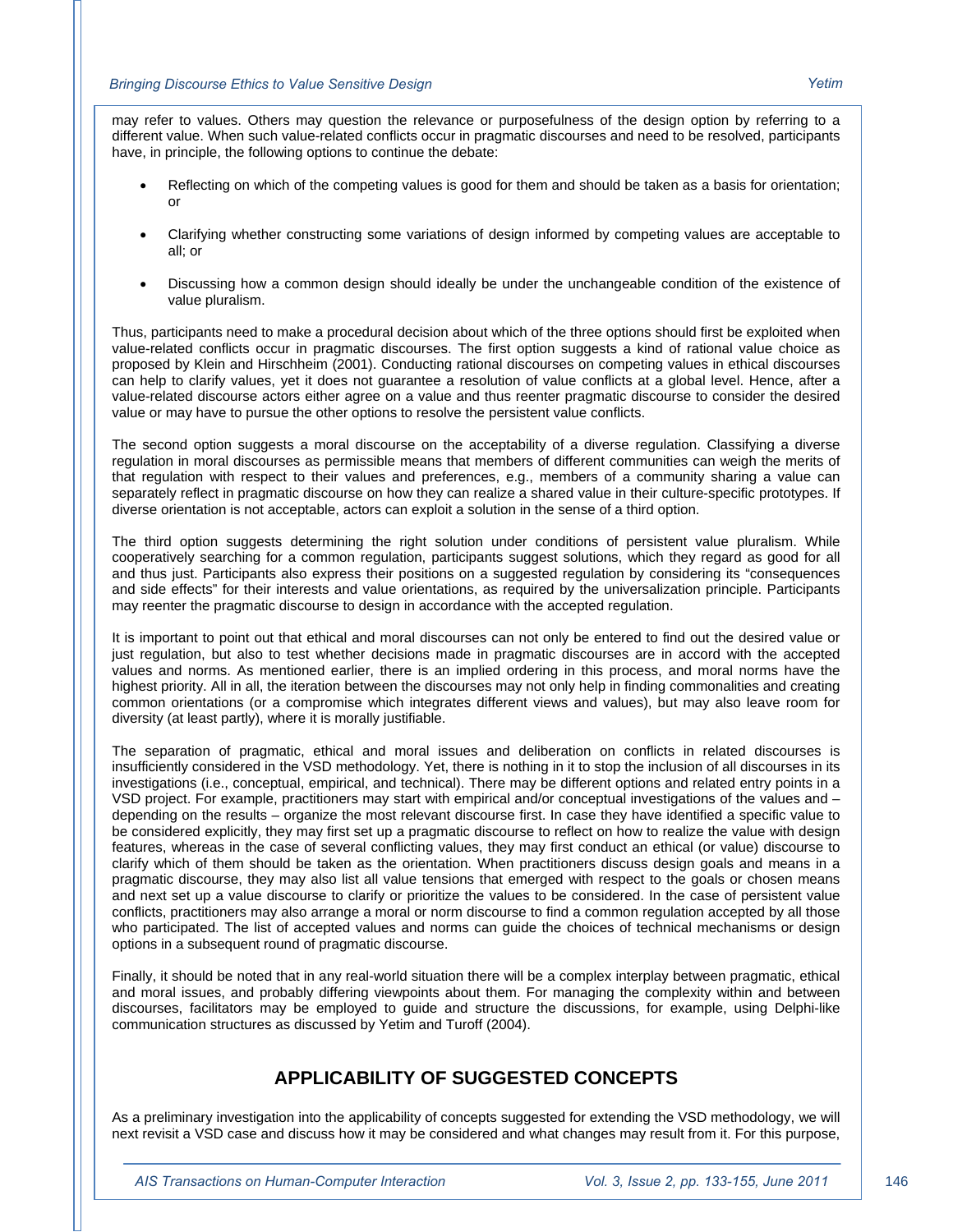we have chosen the case of "informed consent" because it deals with the application of the VSD methodology to a globally used real-world software, and thus faces challenges of global diversity.

#### **Case: Designing Informed Consent for Cookies**

This case deals with improving the support of informed consent, a human value, in web-based interactions through the development of technical mechanisms for cookie management (Millet et al., 2001; Friedman et al., 2002, 2005). Technical mechanisms aim at supporting the activities of "informing" and "obtaining consent." Friedman et al. first explicated six criteria for informed consent in online interactions, which involved disclosure, comprehension, voluntariness, competence, agreement, and minimal distraction. They analyzed current browsers and found that they had fallen short with respect to those criteria. Next they identified four goals for the redesign of the Cookie Manager Tool of the Mozilla browser: (1) enhance the users' local understanding of specific cookie events; (2) enhance the users' global understanding of the common uses of cookies technology, including what a cookie is and its potential benefits and risks; (3) enhance the users' ability to manage cookies; (4) achieve these goals while minimizing distraction for the user. In consideration of the criteria for informed consent and the design goals they implemented two key technical mechanisms for supporting the activities of "informing" and "obtaining consent:" peripheral awareness of cookies, and just-in-time interventions. The peripheral awareness mechanism was realized by implementing a small application called Cookie Watcher which notified users about the occurrence of cookie events. The just-in time interventions were implemented and supported in the Cookie Watcher by allowing users to click on a cookie or on a "Learn About Cookies" button to prompt a Cookie-Information Dialog Box with information about the potential benefits and harms of cookies. The design improvements implemented in the Mozilla browser involved iterations between design, implementation, and small-scale usability studies.

Given this brief overview of the case, we now turn our attention to investigating how boundary questions can be applied in this case for identifying relevant stakeholders, an issue which was not explicitly addressed in this case.

#### **Facilitating Boundary Critique**

Drawing the line between those involved and those not involved is an issue of boundary critique. In this case, the role classifications (i.e., client, decision maker, professional, and witness) can be used to designate roles to participants. In addition, different phases within the project (e.g., conceptual investigations, design, implementation, evaluation) can be considered to decide not only 'who should be involved', but also 'in which phase of the project should this involvement take place.' The identification of stakeholders requires a moderator and a number of participants who need to understand the project concern, preferably from different angles. Following Achterkamp and Vos (2007), the identification of the stakeholders can be done in four steps. Participants can first define and delimit the project (step 1), then write down individually all of the possible parties involved in the project (step 2). Afterwards, they can, as a group, come up with all the parties who can, will, or ought to fulfill the various roles in the project (step 3). A party may play different roles. In this step, the moderator can open up new directions in the discussion by posing specifically selected guiding questions based on boundary categories. For example, identifying questions concerning the role client could be: What are the benefits of the projects outcomes for the clients mentioned so far? Are there any others who also benefit from these effects? In this step, the boundaries are expanded as participants are encouraged to suggest as many stakeholders as possible. In the final step 4, the participants are expected to indicate which phases of the project the parties identified in step 3 should be involved in. Whereas the former steps lead to the identification of 'all' possible stakeholders, the forth step selects those stakeholders that should actually be involved. In this step, the boundaries are set.

In the case of informed consent, the relevant stakeholders can differ depending on whether the case is conceived as an example of design science research or that of design practice (Hevner et al., 2004). Design research deals with an abstract class of problems (e.g., the development of a VSD methodology), which are relevant to typical classes of stakeholders rather than to particular people or organizations (Venable, 2008). In contrast, design practice deals with a particular, situated problem (e.g., application of the VSD methodology to develop a tool for supporting informed consent), which has particular stakeholders with particular interests in the solution of the problem. One may also think that both research and practice are integrated in this case in the sense of action design research (Sein et al., 2011). Let us briefly reflect on the boundary issues in the 'ought' mode. Answering the issues first in the 'ought' mode has the advantage that it allows the articulation of hopes and visions, and thus clarifying the normative basis for assessing the answers to the questions in 'is' mode (Ulrich and Reynolds, 2010). Yet, we do not intend to set the right boundaries in this case. Interested readers could choose another 'ought' position from which to work.

With respect to the motivation basis, the beneficiaries whose interests and values are served need to be clarified. One may consider researchers, developers, organizations, funding agencies, all the current and future users of the web browser in different nations, and thus their governments. They may act in the roles of clients. The key issues for this role are the purpose and the measure of success. The ideal purpose might be the development of the VSD methodology, and the Cookie management tool developed might be seen as instrumental to this goal. Alternatively, the purpose might be the development of the tool for supporting the value of informed consent through the application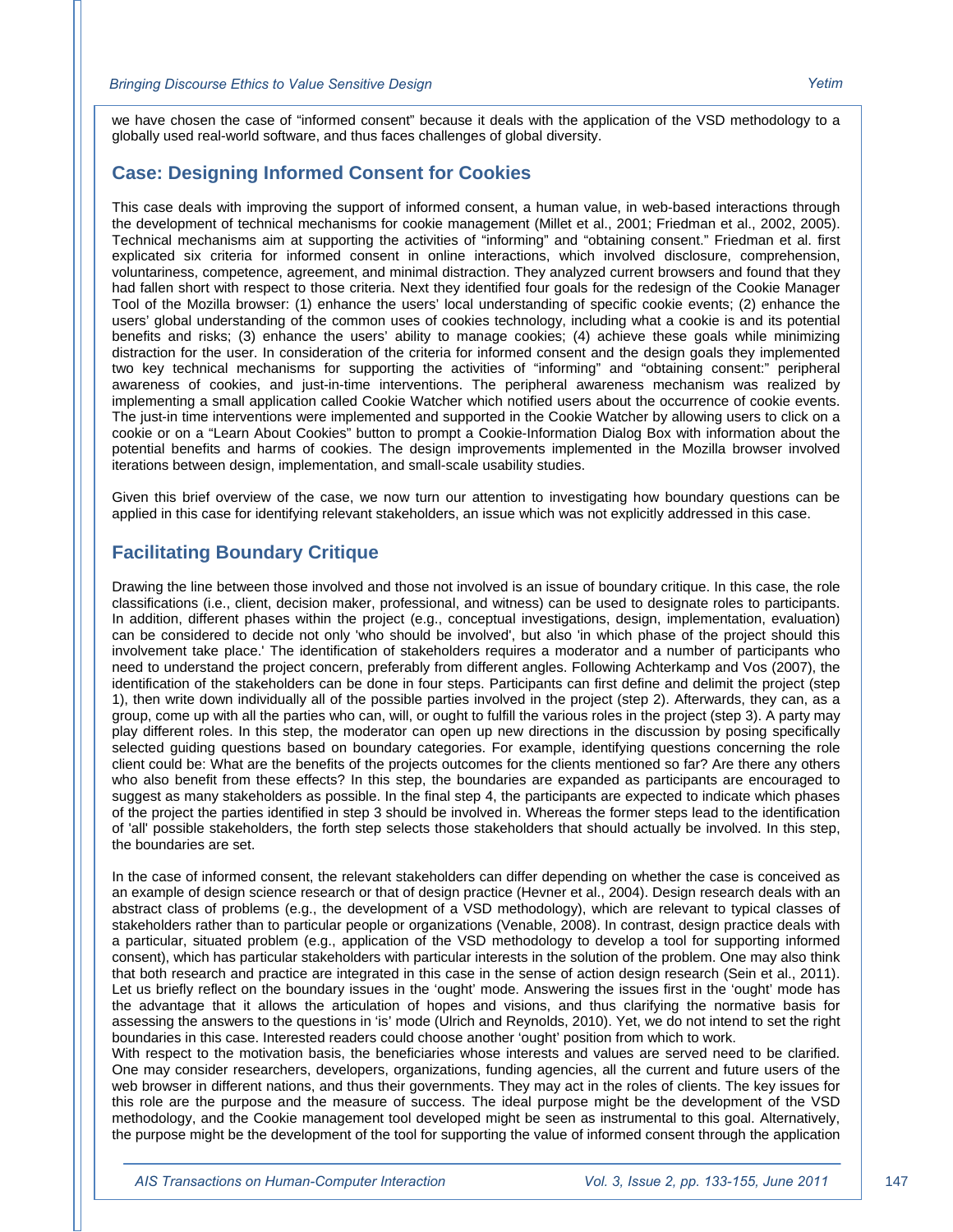of the VSD methodology. The key measure of success in securing some improvement might be centered on some kind of statistics of publications, of the usage of the VSD methodology or of the tools. It can be other kinds of qualitative feedback.

With respect to the power-basis, it is important to make transparent who ought to be in control of the conditions of success or change the system's measures of improvement. Here again, researchers, research funding agencies, reviewers, editors, governments, any members of the public and private institutions etc. may play a decision making role. The key issues for this role are resources and the decision environment, i.e. what conditions of success those involved control and what conditions are beyond their reach.

Concerning the knowledge basis, it is important to understand what expertise is needed to ensure that the system works towards its ideal purpose, who ought to provide such expertise, and how might such expert support prove to be an effective guarantor of success. The entire research community (researchers, reviewers, editors) can have a professional role and can provide appropriate expertise and evaluate the research. In addition, this role can be played by any members of the public or humanity, who can learn about, develop expertise in, and employ (or deploy) the solution technology (Venable, 2008). The guarantee of success might be viewed in the validity of empirical data, in their experience and intuition, in a form of local societal consensus, or in political support on the part of interest groups.

Finally, clarifying the legitimacy basis of the system requires an understanding of what ought to secure the emancipation of those affected indirectly and who should voice their concerns. In fact, the whole humanity may potentially be affected indirectly by the publication and/or application of the VSD methodology. As the affected cannot be identified completely, researchers may possibly act in the role of a witness, perhaps by reading literature, drawing on experience, or even imagining what effects the new solution technology might have on others (Venable, 2008). Governments of different nations may be witnesses for their own public. Ideally, only the affected themselves should determine who is to represent them. Some form of direct participation of the public could be supported by including an advisory board, conducting surveys or (as advocated in this paper) through discussion forums. The main concern of this role is reconciling different worldviews.

Once tentative responses to the boundary questions are found in ought mode, the same questions can be answered in is mode. The comparison of answers to both modes would make the biases concerning boundary judgments transparent and also force critical reflections. For example, participants may become aware that the actual representation of those affected clearly differs from the ideal form of representation, which may initiate further reflections on the validity or acceptability of the boundary judgments.

#### **Facilitating Continuous Participation and Discourse**

As mentioned before, participation of stakeholders can be facilitated in the case of informed consent in different phases of the development process as well as in use time. Stakeholders may first of all establish an agreement on how they would like to organize their communication process within the development process and what tools they may use to support their communication. This is a kind of meta-communication about their communication throughout the project. Then, they may establish different types of discourses in different phases of the project and also use discourse support tools. In the following section, we consider the three types of investigations in VSD (i.e., conceptual, technical and empirical) and discuss briefly how discourse support tools implementing metacommunication concepts can be employed to include a diversity of views within these investigations, i.e., when defining the criteria of informed consent (conceptual investigation), designing (technical investigation) and evaluating (empirical investigation) as well as using the Cookie Manager Tool.

For considering the definitions, let us have a closer look at definitions of some criteria of informed consent, for example, that of disclosure and voluntariness. According to Friedman et al. (2005, p. 499), disclosure "refers to providing accurate information about the benefits and harms that might reasonably be expected from the action under consideration. What is disclosed should address the important values, needs, and interests of the individual, explicitly state the purpose or reason for undertaking the action, and avoid unnecessary technical detail. The information should also disabuse the individual of any commonly held false beliefs." Concerning voluntariness, Friedman et al. (2005, p. 500) emphasize that the actions should not be coerced or overly manipulated. Types of manipulations may involve (a) manipulation of options presented to the individual such that the presentation encourages certain choices or behavior; or (b) psychological manipulations, i.e., influencing a person by causing changes in the individual's mental processes by any means other than reason; or (c) manipulation of information, i.e. using information intentionally to overwhelm the individual or to take advantage of an individual's fear or anxiety.

The content of these definitions dealing with different aspects of information and actions clearly relate to the critical issues of the meta-communication model. Seen from the perspective of global diversity, the critical questions raised concern about not only the definitions of the content of each criteria (i.e., what does disclosure mean? and to whom?)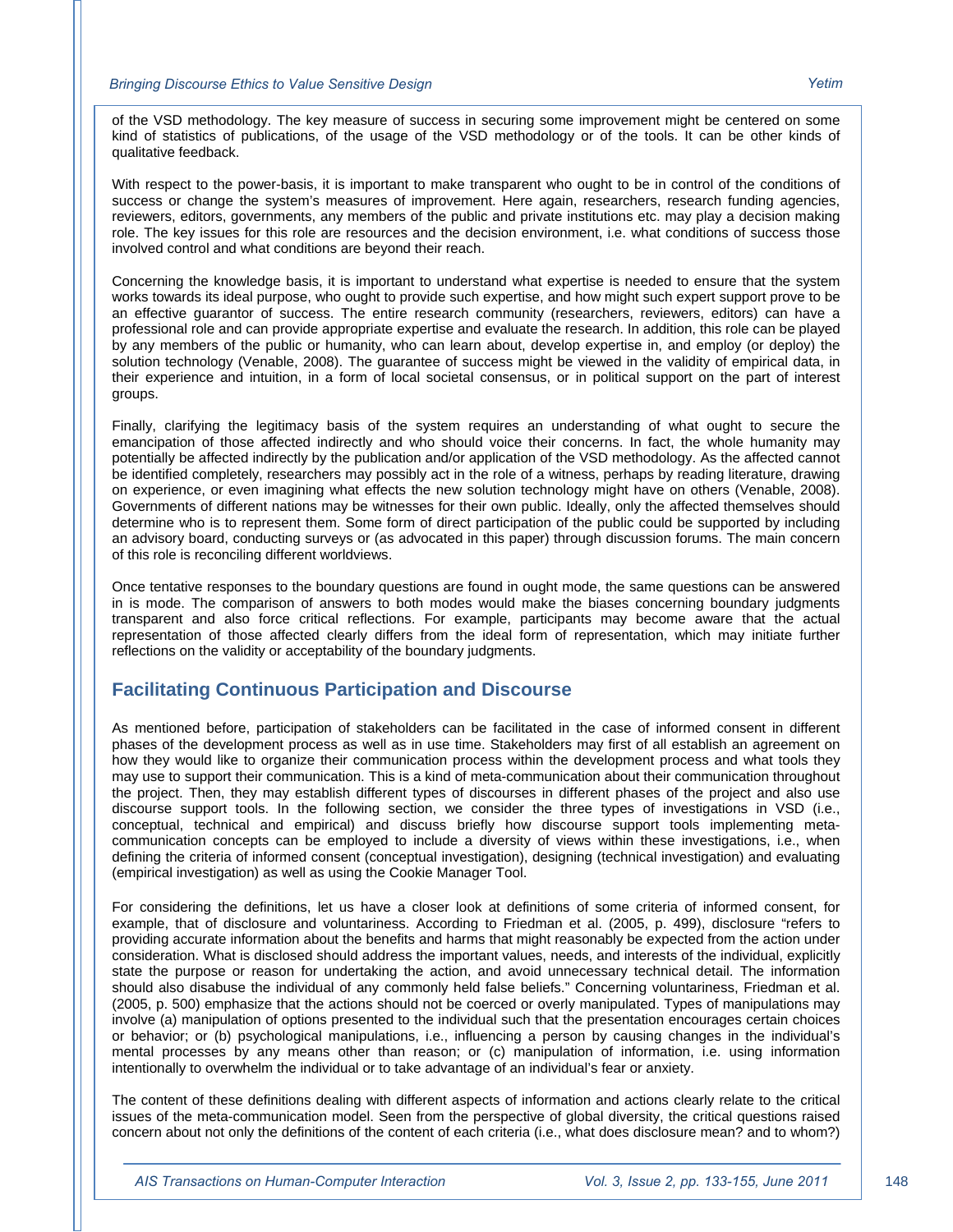but also the satisfaction of the criteria-specific requirements for diverse users. That is: Who should decide (and how) what information should be disclosed? What (and whose) values should be taken into account? Hence, by using discourse support tools such as DISCOURSIUM, participants can reflect on their understanding and definitions of the criteria of informed consent as well as of their own requirements. Their suggestions may range from how to design to communicate comprehensible, relevant, and valid information to how to enable efficient and effective actions and thereby accommodate diverse ethical values. Differences concerning each of these aspects can be discussed in related discourses. For example, the comprehensibility of definitions of the criteria can be discussed in explicative discourse so that they may construct a common definition easy to understand for all. Similarly, the other issues may become controversial: What information is relevant for the disclosure, what information is valid (i.e., trustworthy, true, normatively appropriate) as well as what information allows efficient and effective communication. The participants may seek for common definitions and requirements or, alternatively, decide to use different regulations for different groups. For example, some groups may anticipate negative consequences of a definition for their interests and values and the participants may regard diverse regulations as just after conducting the moral discourse.

Similarly, participants of design discourse can use the discourse tools to critically reflect on the design goals and strategies/mechanisms for supporting the activities of informing and obtaining consent. For example, participants can set up a pragmatic discourse to identify and justify the selection of goals in relation to the desired value of informed consent (i.e., criteria mentioned) and of the selection of the strategies/mechanisms in relation to both goals and other values. For this purpose, guiding questions would include those such as: Do the goals defined (e.g., enhancing users' local understanding of cookie events or global understanding of the common uses of cookie technology, including its potential benefits and risks) really promote the value of informed consent? Are there mechanisms other than two key mechanisms (i.e., the peripheral awareness of cookies and just-in-time interventions) that may help to achieve the goals efficiently? Do the two mechanisms chosen demote any other values such as trust, privacy, or security? etc. Such questions may promote rational decision making in the design process. Disagreements require a resolution in corresponding discourses. To facilitate different types of discourses with tools such as DISCURSIUM or Compendium, facilitators can create and save reusable issue- or discourse-template structures to seed different kinds of discussions. Documented results of discourses can communicate the justification of decisions, i.e., the choices of values, of goals, and of mechanisms in the design process of informed consent. In addition, the guideline management tool GuideMan can support design discourses by providing design expertise in the form of a guideline, recommending what to do to achieve the design goals agreed upon, i.e., to design comprehensible, relevant, valid information and efficient and effective interaction with the Cookie Manager Tool. As mentioned before, the choices of a guideline for application can also be practiced discursively.

Moreover, discourse support tools can be used to discursively evaluate the interfaces of the prototypes according to criteria ranging from the comprehensibility, relevance, validity, and rationality of both information and action options provided.

Finally, the integration of the DISCURSIUM tool in the browser would offer dialog facilities during the use of the Cookie Manager Tool. For example, the just-in time interventions allow users (by clicking on a "Learn About Cookies" button) to prompt a "Cookie-Information Dialog Box" with information about the potential benefits and harms of cookies. Users may challenge the comprehensibility, relevance, trustworthiness, truth, appropriateness or rightness of the information in their cultural context. For example, users may believe that the information violates legal rules or cultural values (e.g., ownership) not foreseen in design time; or that some information or details are strategically omitted/ misinterpreted/ wrongly placed; or that the tool enforces them to navigate inefficiently, e.g., requiring navigation through several different layers of menu to read the information for being able to signal their agreement to the Terms of Use. This kind of feedback from users can be obtained not only in a one-way communication from users to designers but also in a dialog between users and designers, which would allow users to influence the redesign of the systems' features, including values that were embedded in the system in design time.

#### **Facilitating Iteration between Pragmatic, Ethical and Moral Discourses**

As mentioned earlier, the iteration between discourses is needed as the results of deliberation on pragmatic, ethical and moral issues in corresponding discourses are interdependent, e.g., the decision in moral discourse may require reassessment of the decisions in pragmatic discourse. Generally, as all discourses can be established within each phase of a system development project, the iteration between the discourses can take place within a single phase of the development process (e.g., within the design phase), but also between different phases, for example, an ethical discourse in the evaluation phase may initiate a pragmatic discourse in a redesign phase. This also applies to the case of informed consent, thus, there is no need to repeat what has already been said in previous sections. Note that there may be different entry points in this case. For example, participants may start with conceptual or empirical investigations and first establish an ethical discourse to articulate their views and understandings of the desired value of informed consent and its criteria. After having achieved a consensus on what criteria should be supported and how they are defined, they may establish a pragmatic discourse to discuss and set goals to support the values (criteria) agreed upon in the ethical discourses. This also involves a discussion on how to realize informed consent with design features/mechanism/strategies and their relations to other values. For resolving emergent conflicts with respect to the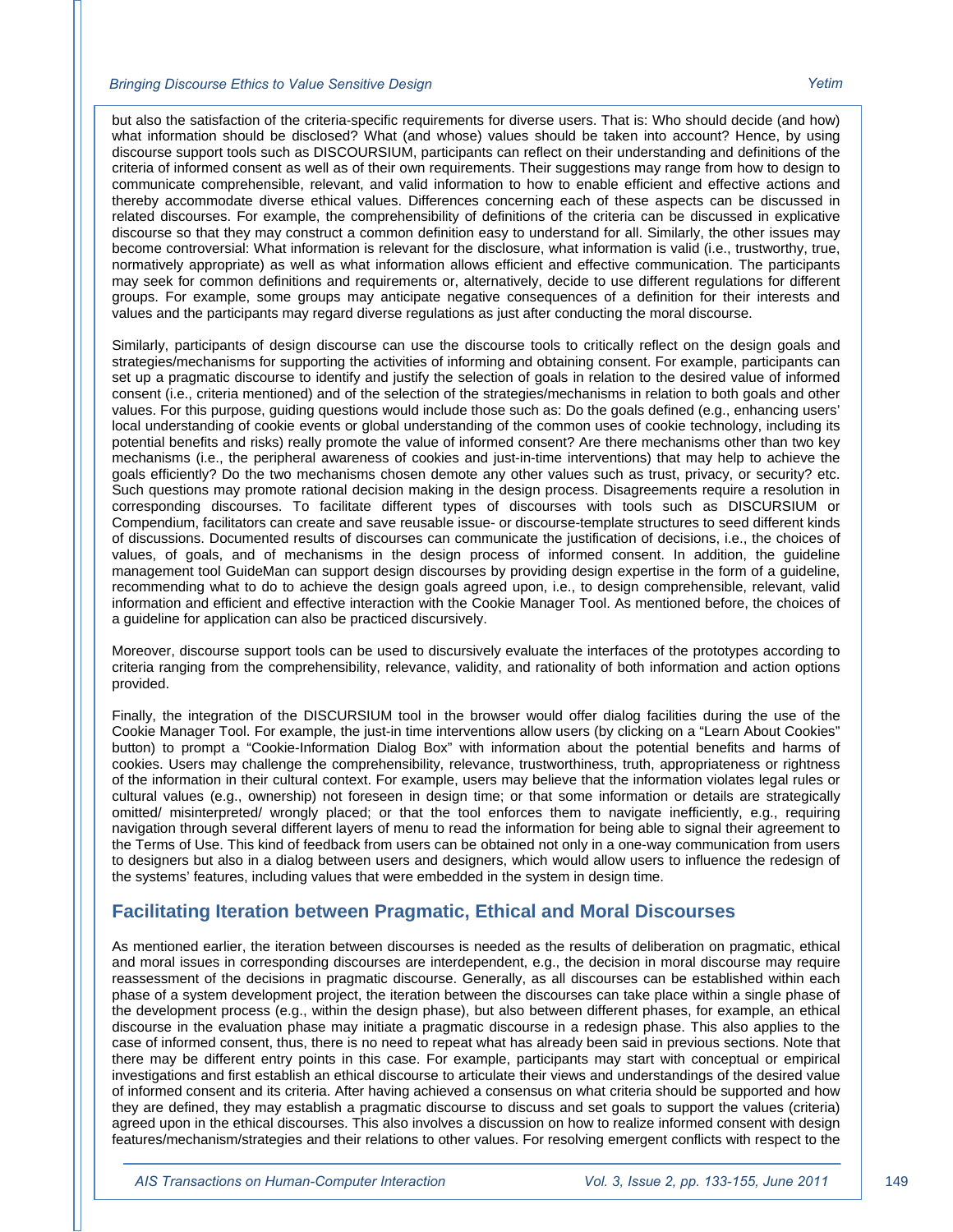chosen mechanism and their relations to other values, participants of a pragmatic discourse may seek alternative design options to avoid conflicts, or reenter an ethical discourse to reflect on values and to set value priorities. For dealing with permanent value conflicts or incommensurable values, participants may conduct a moral discourse to test whether designing diverse versions of the Cookie Manager Tool for different cultural communities is viewed as just. Further iterations may be initiated to test the conformity of the results of the pragmatic discourse with values/norms agreed upon in ethical/moral discourses.

#### **CONCLUSION**

In this paper, VSD is regarded as a comprehensive framework for advancing a value-centered research and design agenda. By drawing on discourse ethics, we examined the VSD methodology and its applications and identified some gaps. We also suggested ways to integrate deliberative methods to move the VSD methodology toward the standards of discourse ethics. Finally, we revisited a VSD case and discussed the applicability of the ideas suggested. The major weakness of the VSD methodology has been the lack of explicit methods for promoting dialogical reflections in a systematic way with respect to many concerns. These include reflections on boundary issues with regard to the identification of relevant stakeholders and methods to be employed within a VSD project, reflections on diverse communication conventions in order to legitimate a common design communication, reflections on competing and incommensurable values to legitimate value trade-offs and/or norms for the purpose of justice, and finally reflections on other design decisions such as the selection of design goals and means.

Taking the discourse-ethical perspective, this paper has argued that systems designers functioning as moral agents will never truly be able to determine if moral actions are justified or not. Therefore, it is necessary to expand the design community into a public space, in socially inclusive ways that democratize the design process. From this perspective, the design decision rests largely with those individuals who live with the consequences of the design decisions. Discourse ethics suggests considering pragmatic, ethical, and moral issues in making design decisions. In this sense, it informs the design community of how to design systems in a pluralistic world where many diverse perspectives of what is 'good' exist and where solutions to ethical challenges must be found through the elaboration of valid and acceptable norms. By considering discourse ethics, we have complemented the VSD methodology with an explicit ethical theory, to provide ethical guidance for how competing or incommensurable values can be traded-off or resolved by creatively seeking just norms through the consideration of discourse ethical principles. These principles serve as criteria for distinguishing between legitimate and illegitimate regulations.

In addition, the discourse principle has been instantiated within different activities or types of investigations of the VSD methodology through a meta-communication model and discourse support tools. They facilitate discourses on different types of issues according to the discourse principle, including communication about the forms and norms of design communication, deliberation on design decisions with respect to the goals and means, as well as evaluation in design time and use time. We have shown that the discourse principle can be instantiated in different phases of a VSD project as well as at different levels, ranging from meta-level reflections on the design process to a discursive application of design guidelines within a design process. This can enable VSD projects to develop awareness and sensitivity for diversity of conventions, values, and interests. Moreover, we have complemented the VSD methodology with a practical method for dealing with the boundary issue, in particular for identifying relevant stakeholders critically. Boundary critiques can also be practiced with respect to methods that are to be employed in a VSD project, e.g., for assessing a method's underlying worldview or determining whether it marginalizes or includes opposing views.

Concerning the application of suggested concepts in practice, there may be different ways depending on the objectives and contextual conditions of a VSD project. Practitioners may start with boundary issues in order to define the boundaries of the project and identify potentially relevant stakeholders as well as those who represent them in the current VSD project. Then, they may proceed with a discussion on the methods and tools that are to be employed for communication as well as for any other activities within the development process. In this way practitioners can legitimate the communication process of the design and then continue with the application of user-centered design methods and tools, including in particular the discourse tools to reflect on design decisions. Within the development process they can establish different types of discourses and also deal with how to realize discourse mechanisms in the system interface to enable future users to articulate their views and needs in use time.

However, some final notes should be made with respect to limitations of these suggestions. First, many suggestions for supporting a discourse by implementing tools in user interfaces are only applicable to those types of information systems that have a user interface component. Nevertheless, the basic discourse-ethical idea that those affected by a technology should have a say in the decision making applies to all technologies, including implantable technologies. For technologies without communication facilities, those affected (or their representatives) may use other media such as the telephone or discussion forums in the web platform to articulate their experiences and views.

Second, the open and less prescriptive nature of the VSD methodology makes the integration of discourse ethical principles easier. Even though discourse ethics prefer discursive mechanisms and methods for dealing with issues,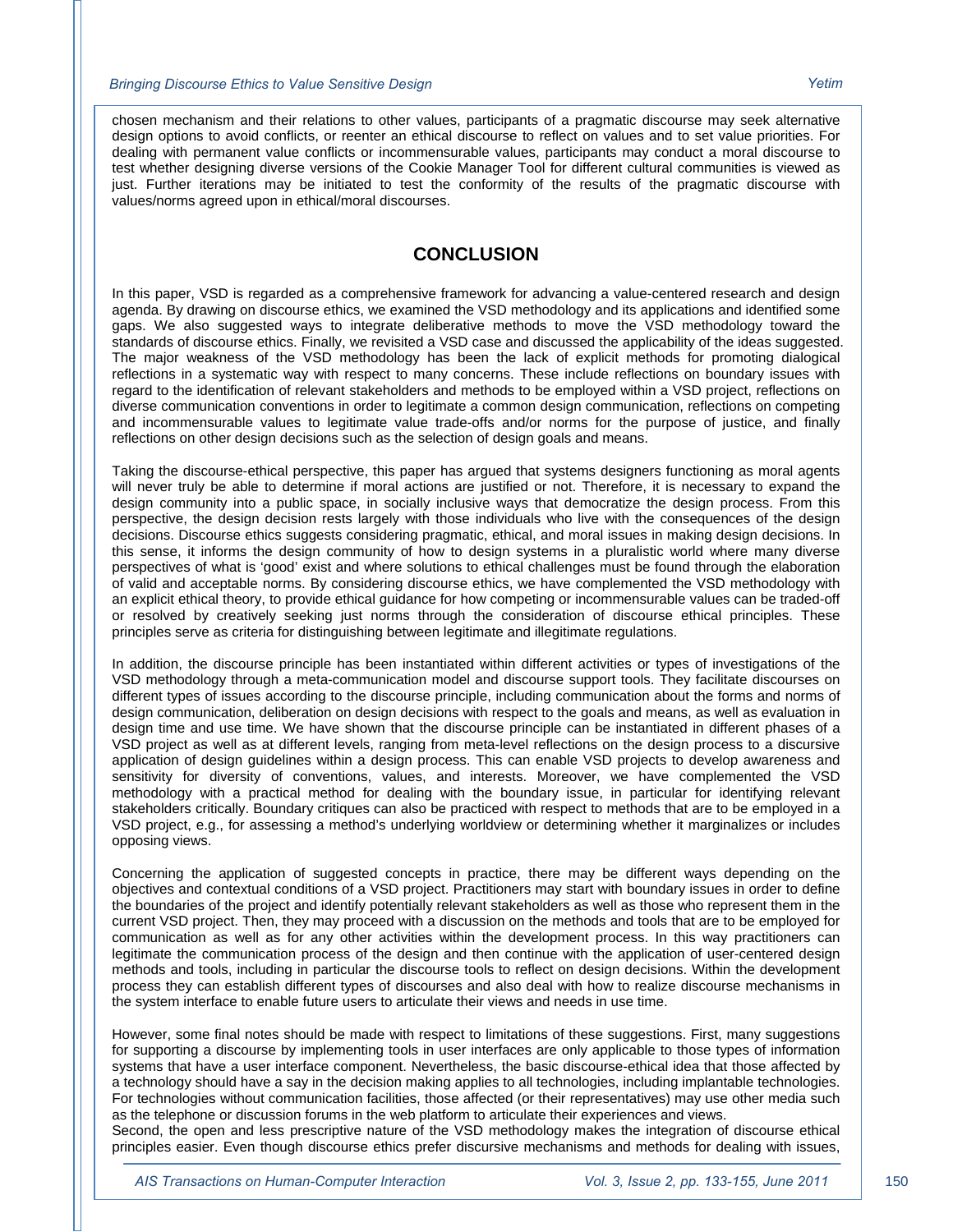the plurality of methods does not conflict with it as long as those affected agree on the use of methods and accept the consequences under condition of an "ideal speech situation."

Finally, we acknowledge that in the real world ethical values may collide with economic objectives, power, and other factors and we agree with Friedman et al. (2006b) in that even in such situations, VSD should be able to make positive contributions by showing alternative designs that better support enduring human values. Design with a positive lens requires multiple forms of positive inquiry (Avital et al., 2006), such as an appreciative inquiry which seeks strengths from positive emotions or a deliberative inquiry which employs positive critique to unmask barriers to change and arrive at morally, ethically and pragmatically sound decisions (Asif and Klein, 2009). This paper has mainly focused on the deliberative inquiry. Future research on VSD may consider further ideas from the critical research agenda (e.g., Cecez-Kecmanovic et al., 2008), including reflections on its critiques (e.g., Wilson, 1997) as well as its own ethical basis (e.g., Stahl, 2008), in order to establish a comprehensive framework for a deliberative VSD of information systems.

#### **ACKNOWLEDGMENT**

This work has been partly supported by the EU-funded project INSEMTIVES - Incentives for Semantics (www.insemtives.eu, FP7-ICT-2007-3, Contract Number 231181). I would like to thank the anonymous reviewers, editors in chief and coping editor for their valuable comments and suggestions to improve the quality of the paper. I also want to thank Alan Borning for a helpful discussion, Jian Tang and Maria Severin for helping to finalize the manuscript.

#### **REFERENCES**

- Achterkamp, M. and J. Vos (2007) "Critically Identifying Stakeholders," *Systems Research and Behavioral Science*  (24)1, pp. 3-14.
- Asif, Z. and H. K. Klein (2009) "Open and Free Deliberation: A Prerequisite for Positive Design," *Information and Organization* (19) 3, pp. 186–197.
- Atkinson, K., T. Bench-Capon, and P. McBurney (2006) "Computational Representation of Practical Argument," *Synthese* (152) 2, pp.157–206.
- Avital, M., K. Lyytinen, R. J. Boland, B. Butler, D. Dougherty, M. Fineout, W. Jansen, N. Levina, W. Rifkin, and J. Venable (2006) "Design with a Positive Lens: An Affirmative Approach to Designing Information and Organizations," *Communications of the Association for Information Systems* (25) 18, 519-545.
- Beath, C. M. and W. J. Orlikowski (1994) "The Contradictory Structure of Systems Development Methodologies: Deconstructing the IS-User Relationship in Information Engineering," *Information Systems Research* (5) 4, pp. 350-377.
- Benhabib, S. and F. Dallmayr (1990) *The Communicative Ethics Controversy*, Cambridge. MA: MIT Press.
- Borning, A., B. Friedman, J. Davis, and P. Lin (2005) "Informing Public Deliberation: Value Sensitive Design of Indicators for a Large-scale Urban Simulation," in *Proceedings of 9th European Conference on Computer-Supported Cooperative Work*, New York**:** Springer-Verlag, pp. 449-468. Paris, France, September 18-22, 2005.
- Cecez-Kecmanovic, D., H. K. Klein, and L. Brook (2008) "Critical Agenda in IS Research," *Information Systems Journal* 18(2), 213- 224.
- Churchman, C. W. (1979) *The Systems Approach and its Enemies*. New York: Basic Books.
- Conklin, J. (2005) *Dialogue Mapping: Building Shared Understanding of Wicked Problems.* Chichester, UK: John Wiley & Sons.
- Córdoba, J. R. and G. Midgley (2008) "Beyond Organisational Agendas: Using Boundary Critique to Facilitate the Inclusion of Societal Concerns in Information Systems Planning," *European Journal of Information Systems* 17, pp. 125–142.
- Cuel, R., O. Morozova, M. Rohde, E. Simperl, K. Siorpaes, O. Tokarchuk, T. Wiedenhöfer, F. Yetim, and M. Zamarian (2011) "Motivation Mechanisms for Participation in Human-driven Semantic Content Creation," International Journal of Knowledge Engineering and Data Mining (Forthcoming).
- Cummings, M. L. (2006) "Integrating Ethics in Design through the Value-Sensitive Design Approach," *Science and Engineering Ethics* (12) 4, pp. 701–715.
- Czeskis, A., I. Dermendjieva, H. Yapit, A. Borning, B. Friedman, B. T. Gill, and T. Kohno, (2010) "Parenting from the Pocket: Value Tensions and Technical Directions for Secure and Private Parent-teen Mobile Safety," in *Proceedings of the 6th Symposium on Usable Privacy and Security*. New York: ACM Press. Redmon, WA, USA, July 14-16, 2010.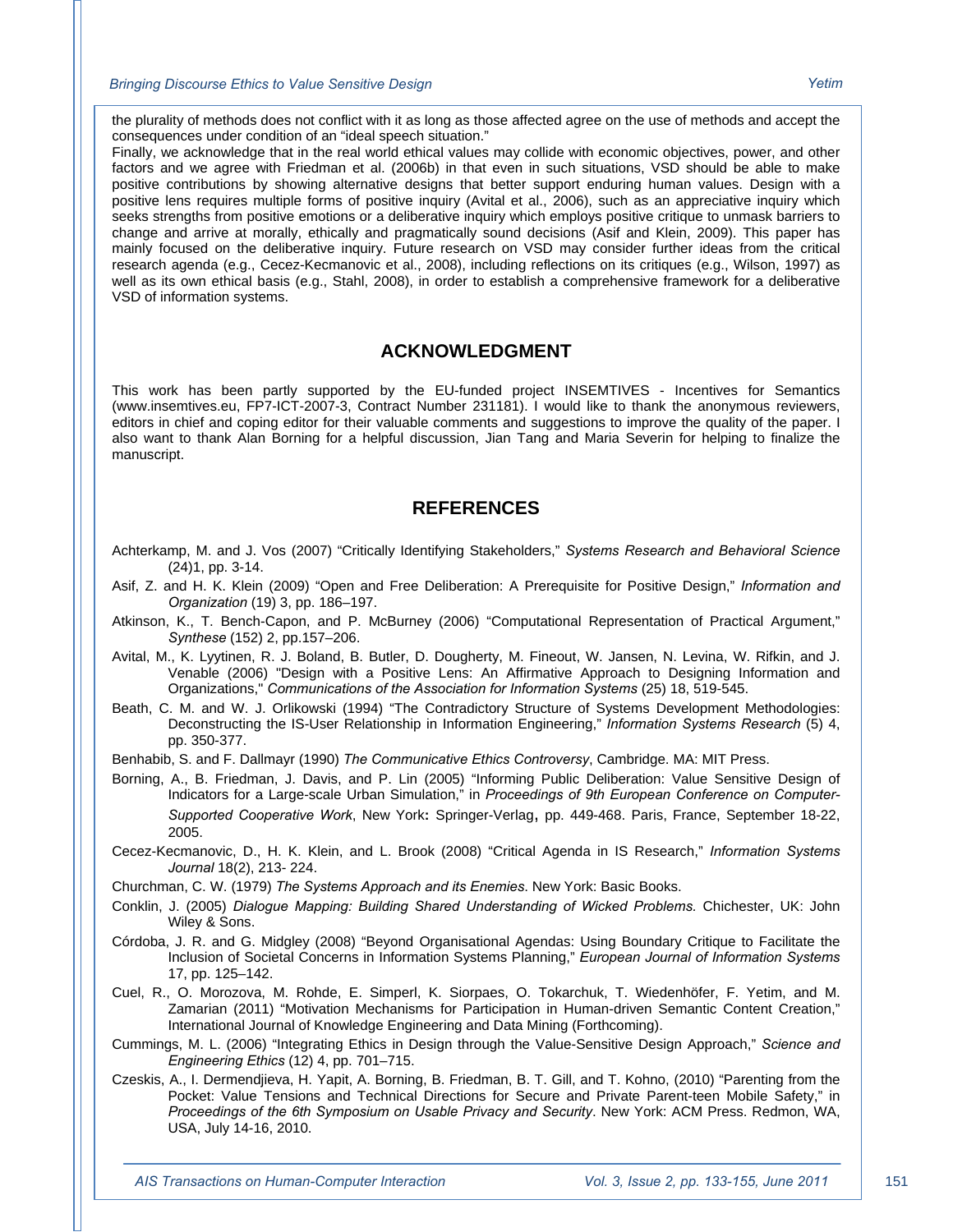- Denning, T., A. Borning, B. Friedman, B. Gill, T. Kohno, and W. Maisel (2010) "Patients, Pacemakers, and Implantable Defibrillators: Human Values and Security for Wireless Implantable Medical Devices," in *Proceedings of CHI 2010 Conference on Human Factors in Computing Systems*. New York: ACM Press, pp. 917-926. Atlanta, GA, USA, April 10-15, 2010.
- *Dourish, P. (1995) "Developing a* Reflective Model of Collaborative Systems," *ACM Transactions on Computer-Human Interaction (*2)1, pp. 40-63.
- Flanagan, M., D. C. Howe, and H. Nissenbaum (2005) "Values at Play: Design Tradeoffs in Socially Oriented Game Design," in *Proceedings of CHI 2005 Conference on Human Factors in Computing Systems*. New York: ACM Press, pp. 751-760. Portland, OR, USA, April 2-7, 2005.
- Friedman, B. (1997) *Human Values and the Design of Computer Technology.* New York, NY: Cambridge University Press.
- Friedman, B., D. C. Howe, and E. Felten (2002) "Informed Consent in the Mozilla Browser: Implementing Value-Sensitive Design," in *Proceedings of the 35th Annual Hawaii International Conference on System Sciences (HICSS'02)*. Washington, DC: IEEE Computer Society. Big Island, HI, USA, January 7-10, 2002.
- Friedman B. and P. H. Kahn (2003) "Human Values, Ethics, and Design," in *The Human-Computer Interaction Handbook: Fundamentals, Evolving Technologies and Emerging Applications*. Mahwah, NJ: Lawrence Erlbaum Associates, pp. 1177–1201.
- Friedman, B., P. Lin, and J. K. Miller (2005) "Informed Consent by Design," in L. Cranor and S. Garfinkel (Eds.) *Designing Secure Systems That People can Use*. Cambridge, MA: O'Reilly and Associates, pp. 495-521.
- Friedman, B., P. Kahn, J. Hagman, R. Severson, and B. Gill (2006a) "The Watcher and the Watched: Social Judgments about Privacy in a Public Place," *Human-Computer Interaction* 21(2), pp. 233-269
- Friedman, B., P. Kahn, and A. Borning (2006b) "Value Sensitive Design and Information Systems," in P. Zhang and D. Galletta (Eds.) *Human-Computer Interaction and Management Information Systems: Foundations*. New York: M.E. Sharpe, pp. 348-372.
- Friedman, B., A. Borning, J. L. Davis, B. T. Gill, P. Kahn, T. Kriplean, and P. Lin (2008) "Laying the Foundations for Public Participation and Value Advocacy: Interaction Design for a Large Scale Urban Simulation." in *Proceedings of the Annual International Conference on Digital Government Research.* Digital Government Society of North America, pp. 305-314. Montreal, Canada, May 18-21, 2008.
- Habermas, J. (1984) *The Theory of Communicative Action Vol. 1: Reason and the Rationalization of Society.* London: Heinemann.
- Habermas, J. (1990) *Moral Consciousness and Communicative Action.* Cambridge: Polity Press
- Habermas, J. (1993) *Justification and Application.* Cambridge:Polity Press.
- Habermas, J. (1996) *Between Facts and Norms.* Cambridge:Polity Press.
- Habermas, J. (1999) *The Inclusion of the Other.* Cambridge:Polity Press.
- Hansen, S., N. Berente, and K. Lyytinen (2009) "Wikipedia, Critical Social Theory, and the Possibility of Rational Discourse," The Information Society 25(1), pp. 38-59.
- Hevner, A. R., S. T. March, J. Park, and S. Ram (2004) "Design Science in Information Systems Research," *MIS Quarterly* (28) 1, pp. 75-105.
- Hirschheim R. and H.K. Klein (1994) "Realizing Emancipatory Principles in Information Systems Development: The Case for ETHICS," *MIS Quarterly* 18, pp. 83-109.
- Klein, H. and R. Hirschheim (2001) "Choosing Between Competing Design Ideals in Information Systems Development," *Information Systems Frontiers* 2, pp. 75-90.
- Kling, R. (1978) "Value-Conflicts and Social Choice in Electronic Funds Transfer Developments," *Communications of the ACM* (21)8, pp. 642-657.
- Kobsa, A. (2007) "Privacy-Enhanced Personalization," *Communications of the ACM* (50)8, pp. 24-33.
- Kumar, K. and N. Bjorn-Andersen (1990) "A Cross-cultural Comparison of IS Designer Values," *Communications of the ACM* (33)5, pp. 528-538.
- Kujala, S. and K. Väänänen-Vainio-Mattila (2009) "Value of Information Systems and Products: Understanding the Users' Perspective and Values," *Journal of Information Technology Theory and Application* (9) 4, pp. 23-39.
- Kuznetsov, S. (2006) "Motivations of Contributors to Wikipedia," *ACM SIGCAS Computers and Society* (36) 2, pp. 1- 7.
- Le Dantec, C.A., E. S. Poole, and S. P. Wyche (2009) "Values *as Lived Experience: Evolving Value Sensitive Design in Support of Value Discovery,"* in *Proceedings of the CHI 2009 Conference on Human Factors in Computing Systems.* New York: ACM Press, pp. 1141-1150. Boston, MA, USA, April 4 - 9, 2009.
- Leidner, D. E. and T. Kayworth (2006) "Review: A Review of Culture in Information Systems Research: Toward a Theory of Information Technology Culture Conflict," *MIS Quarterly* (30) 2, pp. 357-399.
- Manders-Huits, N. and J. Van den Hoven (2009) "The Need for a Value-Sensitive Design of Communication Infrastructures," in P. Sollie, and M. Duwell (Eds.) *Evaluating New Technologies*. Berlin/New York: Springer, pp. 51-60.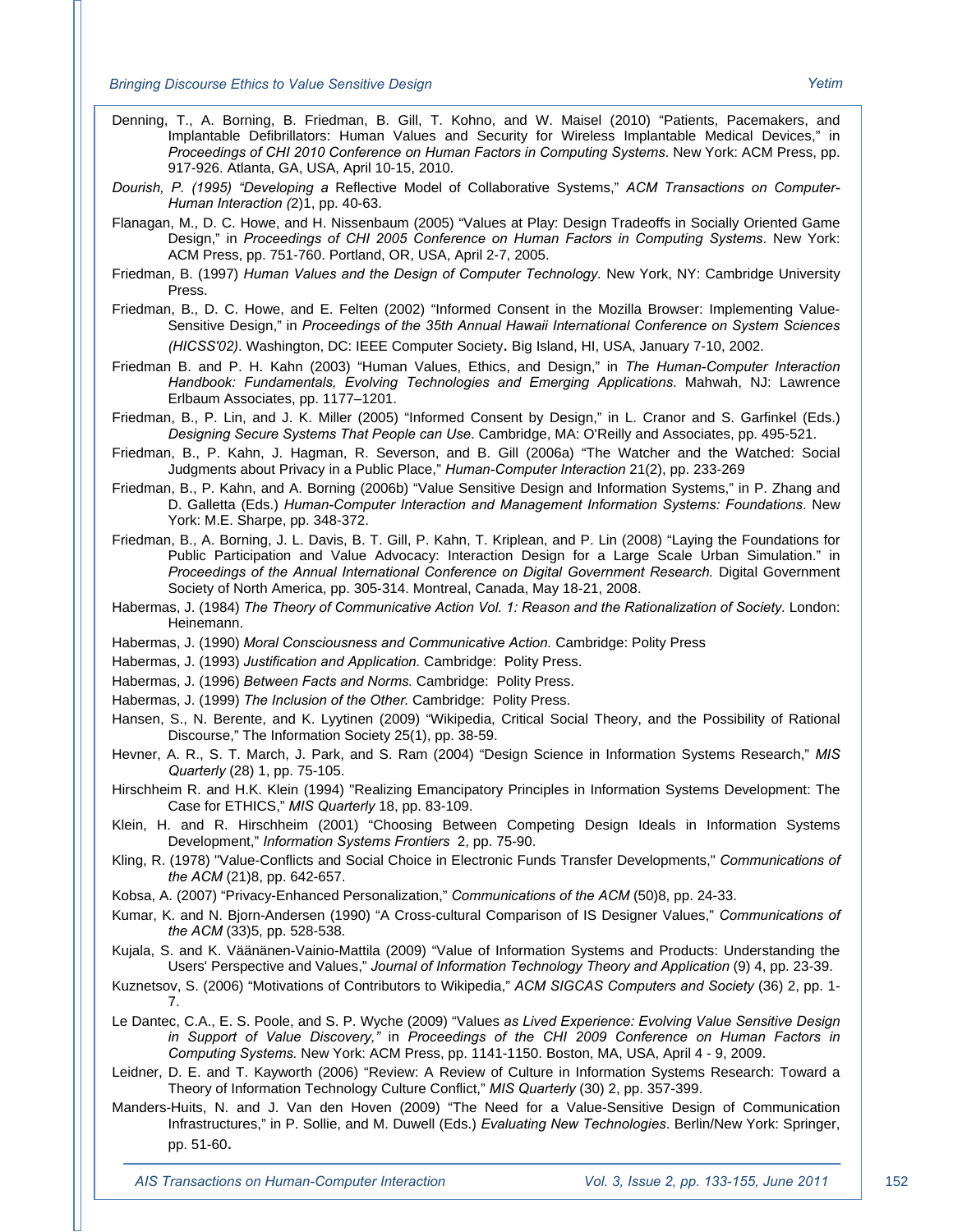Markus, L. and J. Y. Mao (2004) "Participation in Development and Implementation – Updating an old, tired Concept for Today's IS Contexts," *Journal of the Association for Information Systems* 5(11-12), pp. 514-544.

- Miller, J., B. Friedman, G. Jancke, and B. Gill (2007) "Value Tensions in Design: The Value Sensitive Design, Development, and Appropriation of a Corporation's Groupware System," in *Proceedings of the International ACM SIGGROUP Conference on Supporting Group Work (GROUP 2007)*, pp. 281-290. Sanibel Island, Florida, USA, November 4-7, 2007.
- Millett, L., B. Friedman, and E. Felten (2001) "Cookies and Web Browser Design: Toward Realizing Informed Consent Online," in *Proceedings of CHI 2001 Conference on Human Factors in Computing Systems.* New York: ACM Press, pp. 46-52. Seattle, Washington, USA, March 31 - April 5, 2001.
- Mingers J. and G. Walsham (2010) "Towards Ethical Information Systems: The Contribution of Discourse Ethics," *MIS Quarterly* (34) 4, pp. 833-854
- Mumford, E. (1983) *Designing Human Systems: The ETHICS Method*. Manchester, United Kingdom: Manchester Business School.
- Myers, M. D. (2009) *Qualitative Research in Business and Management*. London: Sage Publications.
- Nathan, L. P., P. V. Klasnja, and B. Friedman (2007) "Value Scenarios: A Technique for Envisioning Systemic Effects of new Technologies," in *Proceedings of the Extended Abstracts of CHI 2007 Conference on Human Factors in Computing Systems*. New York: ACM Press, pp. 2585-2590. San Jose, CA, USA, April 30 – May 3, 2007.
- Nissenbaum, H. (2004) "Will Security Enhance Trust Online, or Supplant it?" In P. Kramer and K. Cook (Eds.) *Trust and Distrust within Organizations*. New York: Russell Sage Publications, pp. 155-188.
- Orlikowski, W. J. (1992) "Learning from Notes: Organizational Issues in Groupware Implementation," in *Proceedings of the ACM Conference on Computer-Supported Cooperative Work*. New York, NY: ACM Press, pp. 362- 369. Toronto, Ontario, Canada, November 1 - 4, 1992.
- Palen, L. and P. Dourish (2003) "Unpacking "Privacy" for a Networked World," in *Proceedings of CHI 2003 Conference on Human Factors in Computing Systems.* New York, N.Y.: ACM Press, pp. 129-136. Ft. Lauderdale, Florida, USA. April 5-10, 2003.
- Preece, J. and B. Shneiderman (2009) "The Reader-to-Leader Framework: Motivating Technology-Mediated Social Participation," *AIS Transactions on Human-Computer Interaction* (1) 1, pp. 13-32.
- Sein, M. K., O. Henfridsson, S. Purao, M. Rossi, and R. Lindgren (2011) "Action Design Research," *MIS Quarterly*, (35) 1, pp.37-56.
- Sellen, A., Y. Rogers, R. Harper, and T. Rodden (2009) "Reflecting Human Values in the Digital Age," *Communications of the ACM* (52) 3, pp. 58-66.
- Stahl, B. C. (2008) "The Ethical Nature of Critical Research in Information Systems," *Information Systems Journal* (18) 2, pp. 137-163.
- Taylor, C. (1989) *The Sources of the Self: The Making of the Modern Identity.* Cambridge, MA: Harvard University Press.
- Te'eni, D. (2001) "Review: A Cognitive-Affective Model of Organizational Communication for Designing IT," *MIS Quarterly* (25) 2, pp. 251-312.
- Ulrich, W. (2000) "Reflective Practice in the Civil Society: the Contribution of Critically Systemic Thinking," *Reflective Practice* (1) 2, pp. 247-268.
- Ulrich, W. and M. Reynolds (2010) "Critical Systems Heuristics," in M. Reynolds and S. Holwell (Eds.) *Systems Approaches to Managing Change: A Practical Guide*. London: Springer, pp. 243-292.
- Venable, J. (2008) "A Critical Systems Heuristics Analysis of Design Science Research," in *Proceedings of the Workshop on Critical Research in Information Systems* B. C. Stahl and D. Cecez-Kecmanovic (Eds.)*.* Web: Google Groups, 2008. Galway, Ireland, June 8, 2008.
- Wagner, E.L. and S. Newell (2007) "Exploring the Importance of Participation in the Post-Implementation Period of an ES Project: A Neglected Area," *Journal of the Association for Information Systems* 8(1), pp. 508-524.
- Walton, D., C. Reed, and F. Macagno (2008) *Argumentation Schemes*. Cambridge, MA: Cambridge University Press.
- Wilson, F. A. (1997) "The Truth is out there: the Search for Emancipatory Principles in Information Systems Design," *Information Technology and People* 10(3), pp. 187 - 204.
- Xu, H., N. Irani, S. Zhu, and W. Xu (2008) "Alleviating Parental Concerns for Children's Online Privacy: A Value Sensitive Design Investigation," in *Proceedings of 29th Annual International Conference on Information Systems* (ICIS), Paris, France, December 14-17, 2008.
- Yetim F. and M. Turoff (2004) "Structuring Communication Processes and Enhancing Public Discourse: The Delphi method revisited," in *Proceedings of Language-Action Perspective on Communication Modeling* (LAP 2004), Rutgers University, NJ, USA, June 2-3, 2004.
- Yetim, F. (2006) "Acting with Genres: Discursive-Ethical Concepts for Reflecting on and Legitimating Genres," *European Journal of Information Systems* 15(1), pp. 54-69.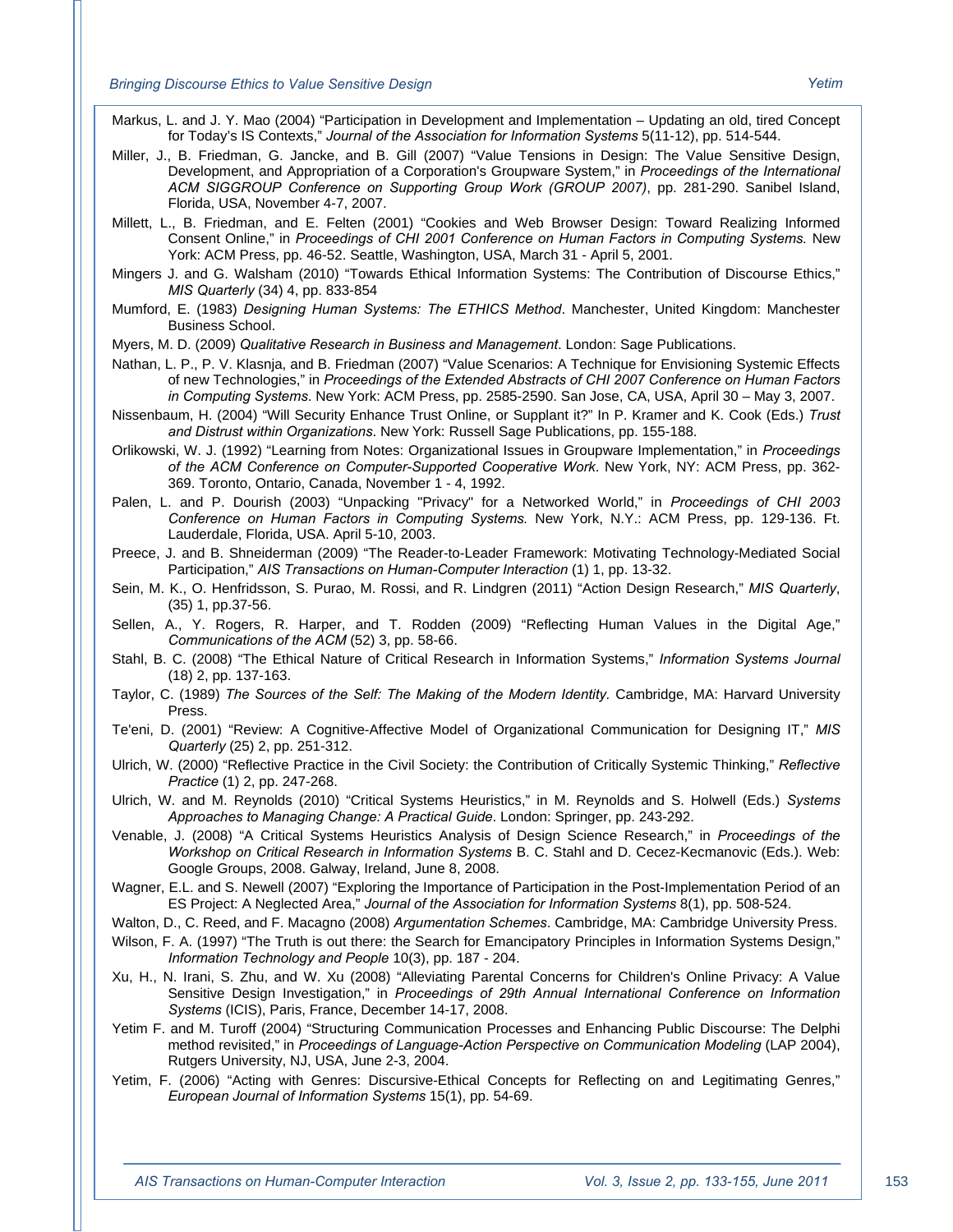- Yetim, F. (2008) "Critical Examination of Information: A Discursive Approach and its Implementations," Informing Science 11, pp. 125-146. Retrieved January 5, 2010, from http://inform.nu/Articles/Vol11/ISJv11p125- 146Yetim212.pdf.
- Yetim, F. (2009) "A Deliberation Theory-Based Approach to the Management of Usability Guidelines," Informing Science 12, pp. 73-104. Retrieved January 5, 2010, from http://inform.nu/Articles/Vol12/ISJv12p073- 104Yetim519.pdf.
- Yetim, F. (2010) "Taking Universal Perspective in Design: A Plea for two Reflective Principles and Mechanisms," in *Proceedings of Hawaii International Conference on System Sciences (HICSS-43)*, Washington, DC: IEEE Computer Society. Koloa, Kauai, HI, January 5-8, 2010.
- Yetim, F. (2011a) "Focusing on Values in Information Systems Development: A Critical Review of three Methodological Frameworks," in *Proceedings of 10th International Conference on Wirtschaftsinformatik (WI 2011)*. pp. 1197-1204. Zurich, Switzerland, Feb 16-18, 2011.
- Yetim, F. (2011b) "A Set of Critical Heuristics for Value Sensitive Designers and Users of Persuasive Systems," in *Proceedings of the 19th European Conference on Information Systems (ECIS 2011).* Helsinki, Finland, June 9-11, 2011.
- Yetim, F., S. Draxler, G. Stevens, V. Wulf (2011a) "Fostering Continuous User Participation by Embedding a Communication Support Tool in User Interfaces," *AIS Transactions on Human-Computer Interaction* (Forthcoming)
- Yetim, F., T. Wiedenhöfer, and M. Rohde (2011b) "Designing for Motivation: Focusing on Motivational Values in Two Case Studies" (Working paper).
- Zhang, P. (2008) "Motivational Affordances: Fundamental Reasons for ICT Design and Use," *Communications of the ACM* (51)11, pp. 145-147.
- Zheng, J., E. Veinott, N. Bos, J.S. Olson, and G. Olson (2002) "Trust Without Touch: Jumpstarting Long-Distance Trust with Initial Social Activities," in *Proceedings of CHI 2002 Conference on Human Factors in Computing Systems.* New York, NY: ACM Press, pp. 141-146. Minneapolis, MN, USA, April 20-25, 2002,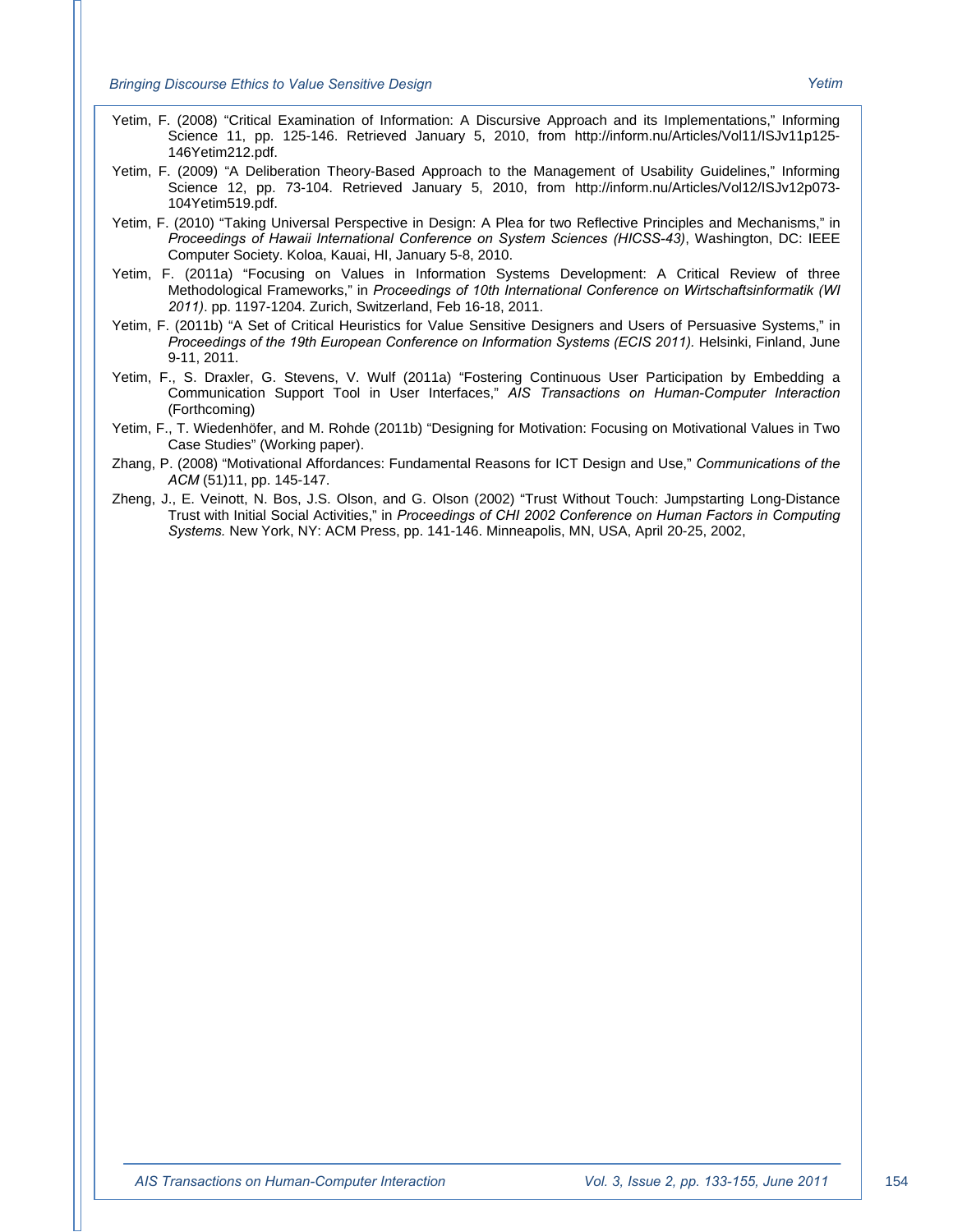#### **ABOUT THE AUTHORS**



**Fahri Yetim,** Ph.D, received his B.S. in Computer Science, M.S. in Information Science, and Ph.D. in Information Science from the University of Constance, Germany. He worked in the industry in Hamburg and was DAAD Docent at the Marmara University Istanbul, German Department of Information Systems (1997- 2000), Visiting Professor at the New Jersey Institute of Technology, USA (2001 - 2004), and Deputy Professor at the Cologne University of Applied Sciences(2006 - 2007). He has held short term visiting appointments at various universities, including Boston University, University of California at Berkeley, and University of Osaka, Japan. Since 2008, he has been a Senior Researcher at the University of Siegen, Germany. His research interests include Human-Computer Interaction, Value Sensitive Design, Design for Motivation and Participation, Personalization, and Cultural Aspects of Information Systems.

Copyright © 2011 by the Association for Information Systems. Permission to make digital or hard copies of all or part of this work for personal or classroom use is granted without fee provided that copies are not made or distributed for profit or commercial advantage and that copies bear this notice and full citation on the first page. Copyright for components of this work owned by others than the Association for Information Systems must be honored. Abstracting with credit is permitted. To copy otherwise, to republish, to post on servers, or to redistribute to lists requires prior specific permission and/or fee. Request permission to publish from: AIS Administrative Office, P.O. Box 2712 Atlanta, GA, 30301-2712 Attn: Reprints or via e-mail from ais@aisnet.org.